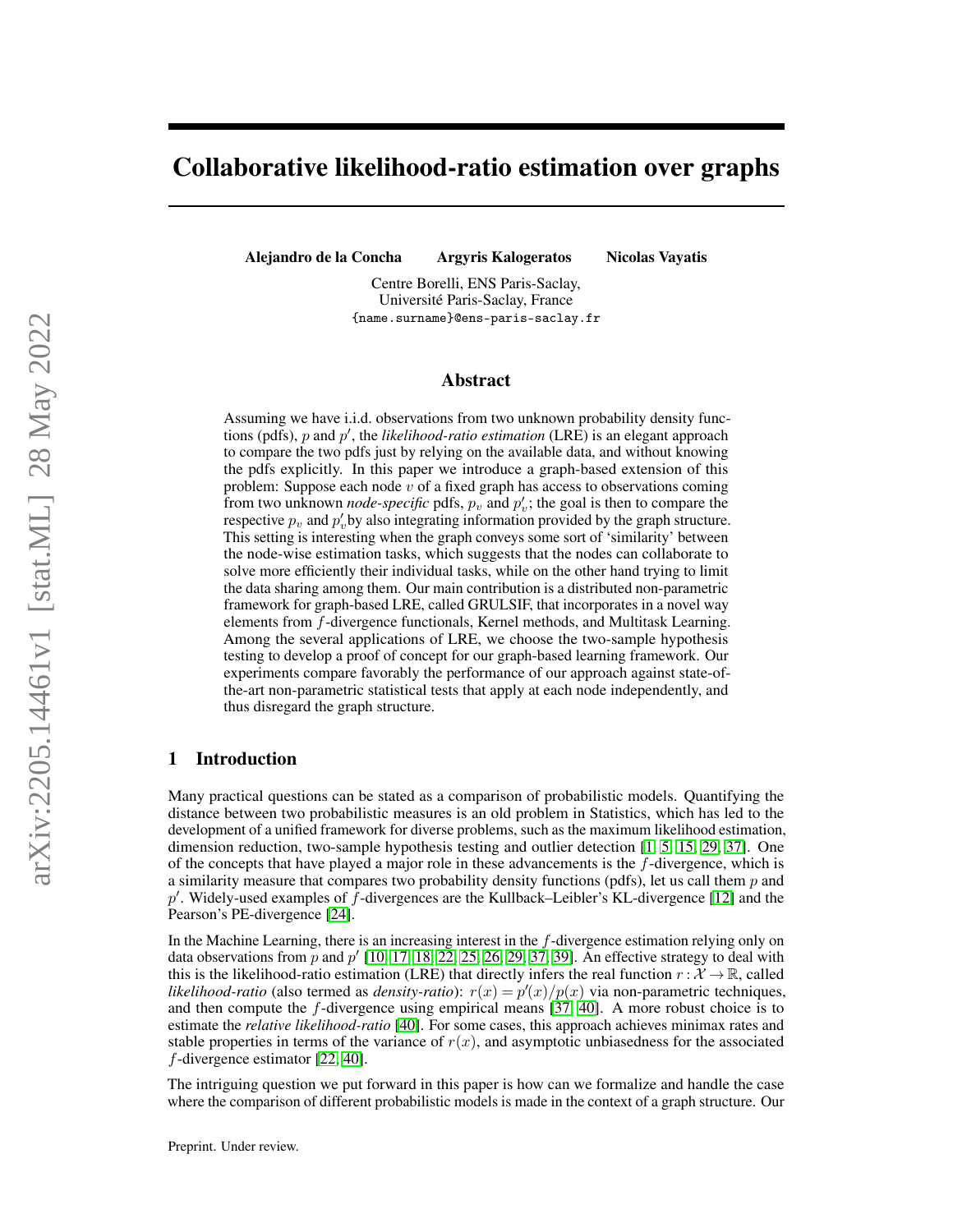motivation stems several complex real-world problems that rely on the identification of anomalous activity in sensor network, or in general, statistical analysis over a spatial domain described by a graph [\[8,](#page-9-4) [32,](#page-10-11) [38\]](#page-10-12). Among the contributions of this paper, there is the introduction of a new graph-based statistical estimation framework whose objective is to compare two node-specific pdfs at each node  $v$ of a fixed graph, namely  $p_v$  and  $p'_v$ , by using the i.i.d. observations recorded at each of those nodes and the graph structure. The novelty of the framework lies on the fact that it allows the nodes to *estimate collaboratively the functions of interest,*  $r<sub>v</sub>$ *, instead of independently each node by itself.* Our fundamental hypothesis is that the graph structure conveys information about the 'similarity' between nodes, i.e. how similar are expected to be the estimation problems at any two nodes.

There are many ways to define the notion of node similarity, yet leading to different estimation problems. For instance, node similarity can be assumed in the input space  $\mathcal{X}$ , by expecting that adjacent nodes will have similar observations (this is termed as *graph signal smoothness* in Graph Signal Processing [\[23\]](#page-10-13)); or in the output space, by seeking a single model that has similar outputs for similar inputs (as in Semi-supervised Learning [\[3,](#page-9-5) [4\]](#page-9-6)). Nevertheless, in our setting, multiple models need to be learned at the same time, and hence one can assume node similarity at the model space F: two models,  $f_u, f_v \in \mathcal{F}$  (not to be confused with the 'f'-divergence), which solve the individual estimation problems at two adjacent nodes  $u, v$ , are now expected to be expressed by similar parameter values. This is the notion of *task similarity* appearing in Multitask Learning. Indeed, graph-based multitasking has brought improvements in the generalization performance for supervised problems [\[16,](#page-10-14) [41\]](#page-11-0). Such results, and the attractiveness of distributed data processing, have motivated various applications and the design of specialized optimization schemes [\[19,](#page-10-15) [20,](#page-10-16) [21,](#page-10-17) [42\]](#page-11-1).

The collaborative and non-parametric LRE framework that we propose for the graph-based setting is novel. It supposes that the likelihood-ratios  $r_u$  and  $r_v$  are elements of a Reproducing Kernel Hilbert Space  $\mathbb H$  that is shared among all nodes, and if u and v are connected then  $r_u$ ,  $r_v$  are expected to be close to each other in H. Our approach capitalizes over the advances in Multitask Learning, and achieves better performance than solving independently the problem at each graph node. We demonstrate that in experiments on the graph-based two-sample problem that we introduce. At the same time, an important feature is that our approach is distributed and hence limits by design the data sharing between nodes. As we will see, adjacent nodes share actual data only with a server node in order to build a dictionary. Then, they only exchange over the evaluations of their relative estimates  $r_v$ 's that compare their respective  $p_v$ 's and  $p'_v$ 's, but nothing explicitly for the latter two which remain unknown, nor their observations collected at the node-level.

## <span id="page-1-0"></span>2 Preliminaries and problem statement

*General notations*. Let  $a_i$  be the *i*-th entry of vector a; when the vector is itself indexed by an index j, then we refer to its i-th entry by  $a_{j,i}$ . Similarly,  $A_{ij}$  is the entry at the i-th row and j-th column of a matrix A.  $\mathbf{1}_M$  represents the vector with M ones (resp.  $\mathbf{0}_M$ ), and  $\mathbb{I}_M$  is the  $M \times M$  identity matrix.

We denote by  $G = (V, E)$  a fixed graph, where V is the set of nodes of size N and E the set of edges. Concerning the structure of  $G$ , we suppose that to be positive weighted and undirected, without selfloops. This means that the entries of its adjacency matrix  $W \in \mathbb{R}^{N \times N}$  are such that  $W_{uu} = 0, \forall u \in V$ and  $W_{uv} = W_{vu} \ge 0$ . The degree of node v is indicated by  $d_v$ ; ng $(v) = \{u : W_{uv} \ne 0\}$  is the set of all the neighbors of  $v$ . With these elements, we can define the combinatorial Laplacian operator associated with G as  $\mathcal{L} = \text{diag}((d_v)_{v \in V}) - W$ , where  $\text{diag}(\cdot)$  is a diagonal matrix with the elements of the input vector in its diagonal. Finally, we will later find useful the notion of *graph function*, which is any function  $\omega: V \to \mathbb{R}^d$  assigning a vector in  $\mathbb{R}^d$  to each node of a graph. When  $d = 1$ , we call  $\omega$  a graph signal [\[34\]](#page-10-18).

**Proposed setting and problem statement.** Suppose now that different observations are recorded over the N nodes of a fixed graph  $G = (V, E)$ . Each node  $v \in V$  has essentially  $n_v$  i.i.d. observations from the unknown pdf  $p_v(x)$ , and respectively  $n'_v$  i.i.d. others from the unknown  $p'_v(x)$ . The two sets are:

$$
\begin{cases} \mathbf{X} = {\mathbf{X}_v}_{v \in V} = {\{x_{v,1},...,x_{v,n_v}\}_{v \in V}} \text{ and } \forall v, i: x_{v,i} \sim p_v(x); \\ \mathbf{X}' = {\mathbf{X}'_v}_{v \in V} = {\{\{x'_{v,1},...,x'_{v,n'_v}\}\}_{v \in V}} \text{ and } \forall v, i: x_{v,i} \sim p'_v(x). \end{cases} (1)
$$

A basic approach would see in the above  $N$  completely separate estimation problems, where each node v learns independently a node-specific model  $f_v$  (not to be confused with the 'f'-divergence),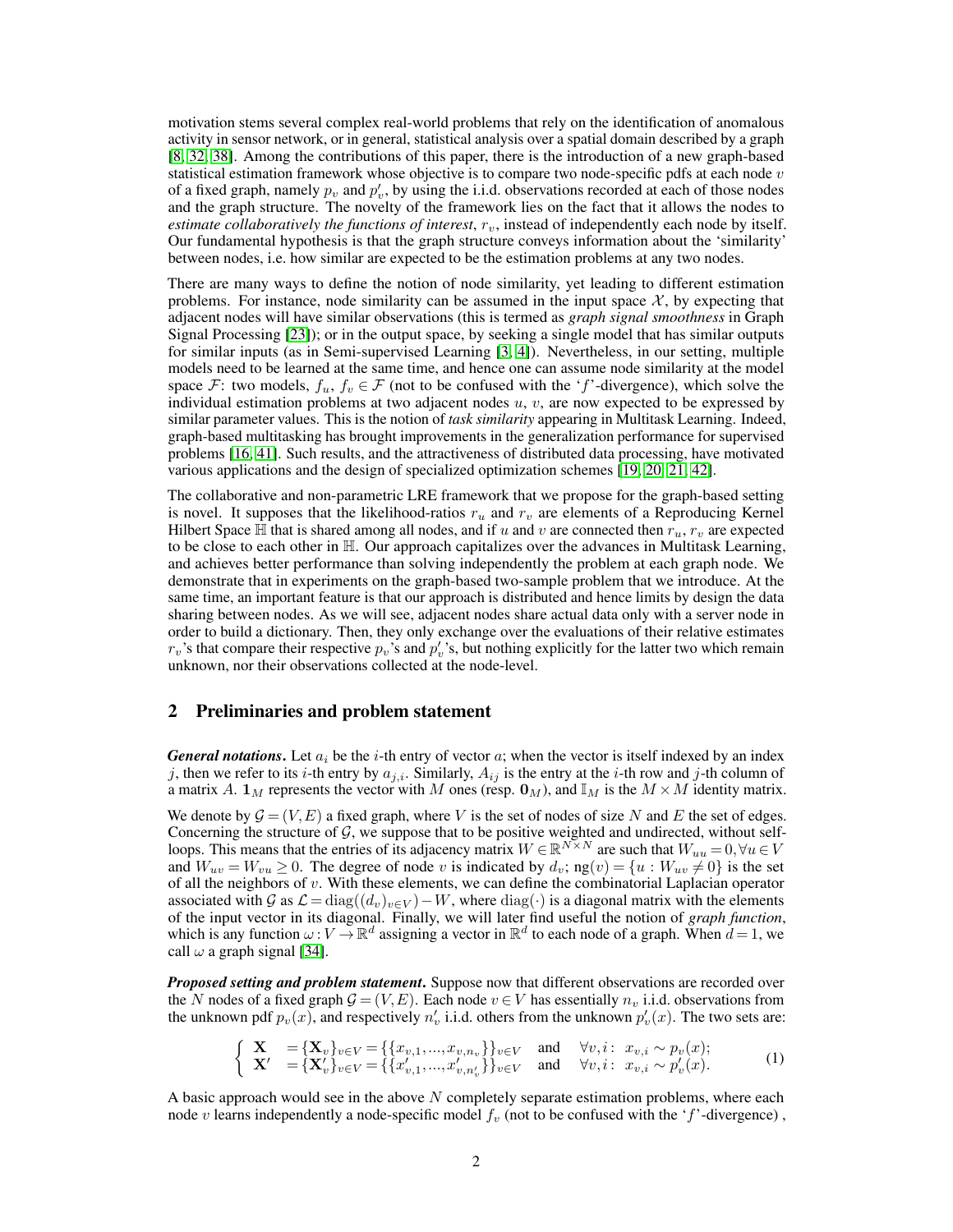to quantify the difference between  $p_v$  and  $p'_v$ . Our proposition is to go beyond that, and learn each model  $f_v$ , under the hypothesis that the graph structure provides valuable information about  $f_v$ .

This setting appears in many complex real-world applications: Agents, lying at different positions inside a system, collect local data on their own. Then our interest is to understand the behavior of the whole system, but also the behavior of the individual agents under different hypotheses related to the their positions in the graph. For the latter, one needs to ensure that the heterogeneity among what agents observe locally will not be diluted by the data aggregation in a global repository. Specific examples can be the analysis of (geo)localized data generated by a network of sensors, medical surveys across geographic regions, etc. As a concrete example of statistical estimation problem of our problem formulation, consider the collaborative two-sample testing at the nodes of a graph (see Sec. [5\)](#page-5-0). This is the use-case on which we choose later to perform our numerical experiments.

f*-divergence*. This is a similarity measure between two probability models that are described by the pdfs p and p', over the input space  $X \subset \mathbb{R}^d$ . Formally:  $I_f(p,p') = \int p(x) f(p'(x)/p(x)) dx$ , for  $x \in \mathcal{X}$ . The interesting cases are those when the likelihood-ratio  $r(x) = p'(x)/p(x)$  can be defined, and  $f : \mathbb{R} \to \mathbb{R}$  is a convex and semi-continuous real function such that  $f(1) = 0$  [\[6\]](#page-9-7). Notably, for  $\chi \in \mathbb{R}$ , when  $f(\chi) = \log(\chi)$  we recover the well-known Kullback–Leibler's KL-divergence [\[12\]](#page-9-2), and when  $f(\chi) = \frac{1}{2}(\chi - 1)^2$  we get the Pearson's PE-divergence [\[24\]](#page-10-3).

In  $[22]$ , it is shown that, in some cases,  $f$ -divergence can be rewritten as the solution of a convex optimization problem defined over a space of functions (variational representation). The characterization of the solutions of the optimization problem, and then the estimation of the  $f$ -divergence, depend on the space generated by the subdifferential of f, which is evaluated on the likelihood-ratio  $r(x)$ for  $x \in \mathcal{X}$ . This connection has been exploited to define convex optimization problems that aim to first estimate the likelihood-ratio, and then to estimate the associated f-divergence [\[22,](#page-10-6) [35\]](#page-10-19). A more detailed explanation is left for the Appendix [A.1.](#page-12-0)

*Relative likelihood-ratio*. We suppose that independent observations come from a data input space  $\mathcal{X}$ , i.e.  $x \in \mathcal{X}$ , and we indicate as  $p(x)$  and  $p'(x)$  the probability density estimated by two pdfs of interest. In this context, it has been shown that the rate of convergence of non-parametric LRE, with respect to the number of observations, depends on  $||r(x)||_{\infty}$  [\[40\]](#page-10-10). This latter quantity is unbounded even in simple scenarios, and leads to misleading estimations in practice. In this work we use a more elegant and flexible alternative, the α-*relative divergence* estimated by the parametrized α-*relative likelihood-ratio function* [\[40\]](#page-10-10),  $r^{\alpha}$  :  $\mathcal{X} \to \mathbb{R}$  (note:  $\alpha$  is only an index in  $r^{\alpha}$ ):

<span id="page-2-0"></span>
$$
r^{\alpha}(x) = \frac{p'(x)}{(1-\alpha)p(x) + \alpha p'(x)}, \quad \text{for any } 0 \le \alpha < 1.
$$
 (2)

Here, the comparison of p' is performed against  $p^{\alpha}(x) = \alpha p'(x) + (1 - \alpha)p(x)$ , which is the convex combination of p and p'. Notably, when  $\alpha > 0$ , the ratio  $r^{\alpha}$  is always bounded above by  $1/\alpha$ .

In our framework, the aim is to jointly estimate all  $\{r_v^{\alpha}\}_{v \in V}$ , which are the (relative) likelihood-ratios  $r_v^{\alpha}(x) = \frac{p'_v(x)}{(1-\alpha)p_v(x)+\alpha}$  $\frac{p'_v(x)}{(1-\alpha)p_v(x)+\alpha p'_v(x)} \in \mathbb{R}$  for each of the nodes. This problem is easier to solve when using the Pearson's divergence since, as we will see later, the associated optimization problem translates directly to a penalized least squares problem with convenient numerical properties.

If we represent a graph-level observation by a vector  $X = (x_1, ..., x_N) \in \mathcal{X}^N$  whose entries correspond to node-level observations, then -with little abuse of notation- we can also define vectors computed component-wise, e.g.  $r^{\alpha}(X) = (r_1^{\alpha}(x_1), ..., r_N^{\alpha}(x_N)) \in \mathbb{R}^N$ .

# 3 Relative likelihood-ratio and Pearson's divergence estimation via Laplacian-penalized least-squares

In this section, we present our graph-based framework for the joint estimation of the  $N$  likelihoodratios at the nodes of a graph, in a collaborative and distributed manner. We desire to approximate each node's  $r_v^{\alpha}(x) \in \mathbb{R}$  with a function  $f_v(x) \in \mathbb{R}$ . Note that for any input  $X \in \mathcal{X}^N$ ,  $r^{\alpha}(X)$  essentially induces a graph signal which we assume to be smooth with respect to the graph. This suggests that two adjacent nodes, u and v, should exhibit similar likelihood-ratios,  $r_u^{\alpha}$  and  $r_v^{\alpha}$ , and consequently, the learned models  $f_u$  and  $f_v$  should also give similar estimations. Notice that, by the definition of the likelihood-ratio, this hypothesis is true when  $p_v = p'_v, \forall v$ , even if  $p_v \neq p_u$  that implies heterogeneity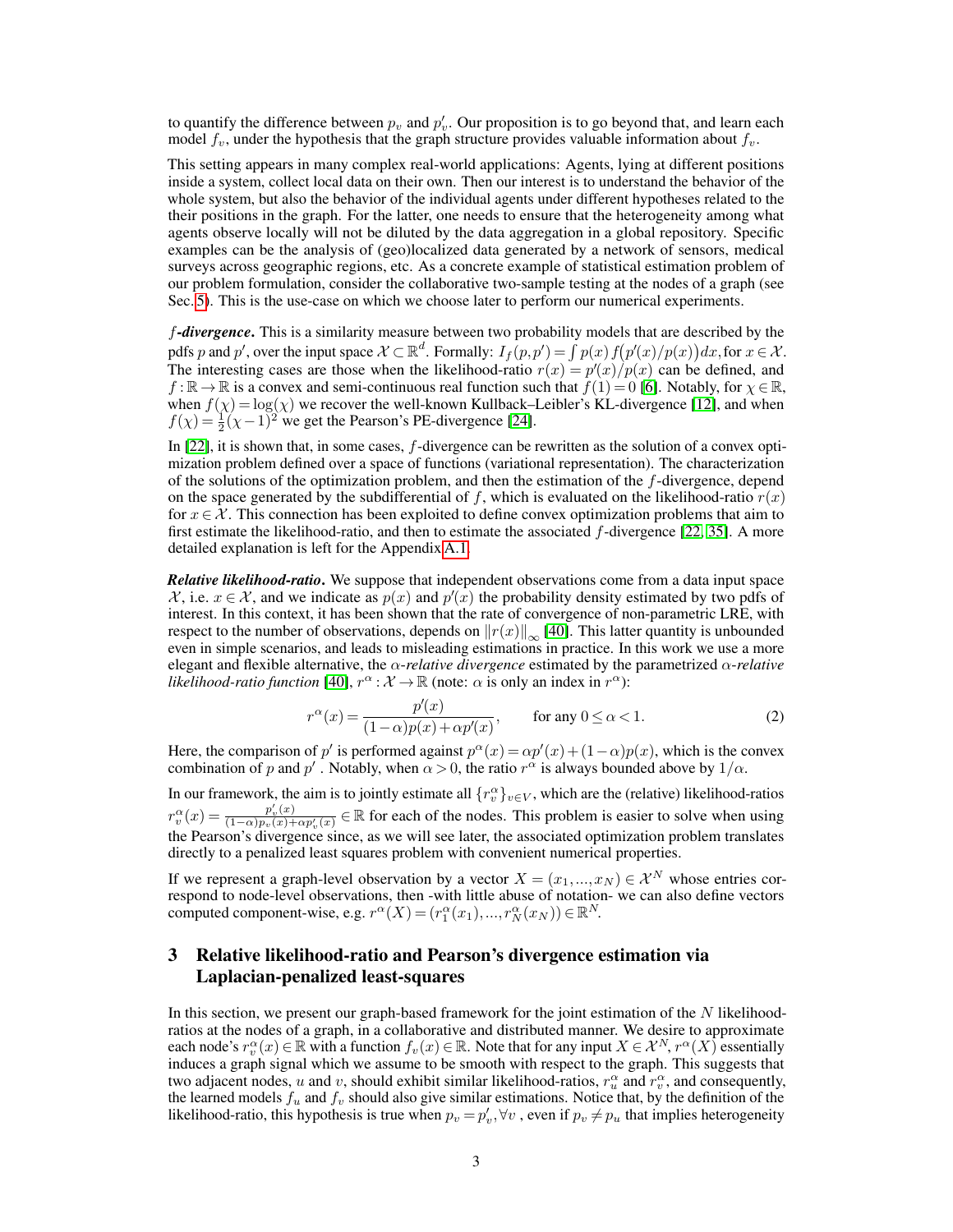among nodes. This latter is the basis of our approach, called Graph-based Relative Unconstrained Least-Squares Importance Fitting (GRULSIF), that builds over the RULSIF paradigm [\[40\]](#page-10-10).

#### 3.1 Relative likelihood-ratio estimation

We introduce the Reproducing Kernel Hilbert Space (RKHS)  $\mathbb H$  equipped with a reproducing kernel  $K : \mathcal{X} \times \mathcal{X} \to \mathbb{R}$ , with the associated dot-product  $\langle \cdot, \cdot \rangle_{\mathbb{H}}$  and feature map  $\phi(\cdot) : \mathcal{X} \to \mathbb{H}$ . We consider each  $f_v$  to be a linear model of the form  $f_v(x) = \langle \theta_v, \phi(x) \rangle_{\mathbb{H}}$ , where  $\theta_v \in \mathbb{H}$ . Our goal is to estimate the vector-valued function  $f = (f_1,...,f_N) \in \mathbb{H}^N$  under the hypothesis that  $\theta_u$  and  $\theta_v$  are expected to be similar if nodes u and v are connected in G. In practice, we consider  $\mathbb H$  to be generated by the linear combination of the feature maps  $\phi(x_1),...,\phi(x_L)$  associated with the L elements of a global dictionary  $D = \{x_1, ..., x_L\} \subseteq X \cup X^T$  shared by all nodes. Therefore,  $\phi(\cdot)$  is a feature map with the vectorized form  $\phi(x) = (K(x, x_1), ..., K(x, x_L))$ ,  $\forall x \in \mathcal{X}$  and  $\theta_v \in \mathbb{R}^L$ . Then,  $f_v$  takes the form:

$$
f_v(x) = \sum_{l=1}^{L} \theta_{v,i} K(x, x_i).
$$
 (3)

Let all node parameter vectors get concatenated in a single vector  $\Theta = (\theta_1, ..., \theta_N) \in \mathbb{R}^{NL}$ , and we are now ready to write our optimization problem as follows:

<span id="page-3-1"></span>
$$
\min_{\Theta \in \mathbb{R}^{NL}} \frac{1}{N} \sum_{v \in V} \frac{\mathbb{E}_{p_v^{\alpha}(x)}[(r_v^{\alpha}(x) - f_v(x)^2]}{2} + \frac{\lambda}{2} \sum_{u,v \in V} W_{uv} ||\theta_u - \theta_v||^2 + \frac{\lambda \gamma}{2} \sum_{v \in V} ||\theta_v||^2
$$
\n
$$
= \min_{\Theta \in \mathbb{R}^{NL}} \frac{1}{N} \sum_{v \in V} \left( \frac{\mathbb{E}_{p_v^{\alpha}(x)}[(\theta_v, \phi(x))]^2]}{2} - \mathbb{E}_{p_v^{\prime}(x)}[\langle \theta_v, \phi(x) \rangle] \right) + \frac{\lambda}{2} \sum_{u,v \in V} W_{uv} ||\theta_u - \theta_v||^2 + \frac{\lambda \gamma}{2} \sum_{v \in V} ||\theta_v||^2 + \Xi. \tag{4}
$$

In this formulation: the first term is a loss asking for a good approximation at each node; the second term introduces our prior hypothesis that adjacent nodes are expected to have similar parameters; the next is a penalization term that aims to reduce the risk of overfitting [\[33\]](#page-10-20), where  $\lambda$ ,  $\gamma > 0$ are penalization coefficients; finally, Ξ is a constant. The second equality is a consequence of the relationship  $\mathbb{E}_{p_v^\alpha(x)}[r_v^\alpha(x)\langle\theta_v,\phi(x)\rangle]=\mathbb{E}_{p_v'(x)}[\langle\theta_v,\phi(x)\rangle],$  which is easy to verify using the definition of  $r_v^{\alpha}(x)$  (Eq. [2\)](#page-2-0). The optimization problem can be rewritten in terms of empirical expectations:

$$
\min_{\Theta \in \mathbb{R}^{NL}} \frac{1}{N} \sum_{v \in V} \left( (1 - \alpha) \frac{\theta_v^{\mathsf{T}} H_v \theta_v}{2} + \alpha \frac{\theta_v^{\mathsf{T}} H_v' \theta_v}{2} - h_v' \theta_v \right) + \frac{\lambda}{4} \sum_{u,v \in V} W_{uv} \left\| \theta_u - \theta_v \right\|^2 + \frac{\lambda \gamma}{2} \sum_{v \in V} \left\| \theta_v \right\|^2
$$
\n
$$
= \min_{\Theta \in \mathbb{R}^{NL}} \frac{1}{N} \sum_{v \in V} \left( (1 - \alpha) \frac{\theta_v^{\mathsf{T}} H_v \theta_v}{2} + \alpha \frac{\theta_v^{\mathsf{T}} H_v' \theta_v}{2} - h_v' \theta_v \right) + \frac{\lambda}{4} \sum_{u,v \in V} W_{uv} \left\| \theta_u - \theta_v \right\|^2 + \frac{\lambda \gamma}{2} \sum_{v \in V} \left\| \theta_v \right\|^2
$$
\n
$$
(5)
$$

where 
$$
H_v = \frac{1}{n_v} \sum_{x \in \mathbf{X}_v} \phi(x) \phi(x)^\mathsf{T}
$$
,  $H'_v = \frac{1}{n'_v} \sum_{x \in \mathbf{X}'_v} \phi(x) \phi(x)^\mathsf{T}$ ,  $h'_v = \frac{1}{n'_v} \sum_{x \in \mathbf{X}'_v} \phi(x)$ . (6)

<span id="page-3-2"></span>Finally, we arrive to the more compact and convenient quadratic formulation of the problem:

<span id="page-3-0"></span>
$$
= \min_{\Theta \in \mathbb{R}^{NL}} \frac{1}{N} \left( \sum_{v \in V} \ell_v(\theta_v) \right) + \frac{\lambda}{2} \Theta^{\mathsf{T}} \left( \left[ \mathcal{L} + \gamma \mathbb{I}_N \right] \otimes \mathbb{I}_L \right) \Theta,
$$
\n(7)

which involves the node-wise loss function  $\ell_v(\theta_v) = (1-\alpha)\frac{\theta_v^{\mathrm{T}}H_v\theta_v}{2} + \alpha\frac{\theta_v^{\mathrm{T}}H'_v\theta_v}{2} - h'_v\theta_v$ , and  $\otimes$  is the Kronecker product between two matrices.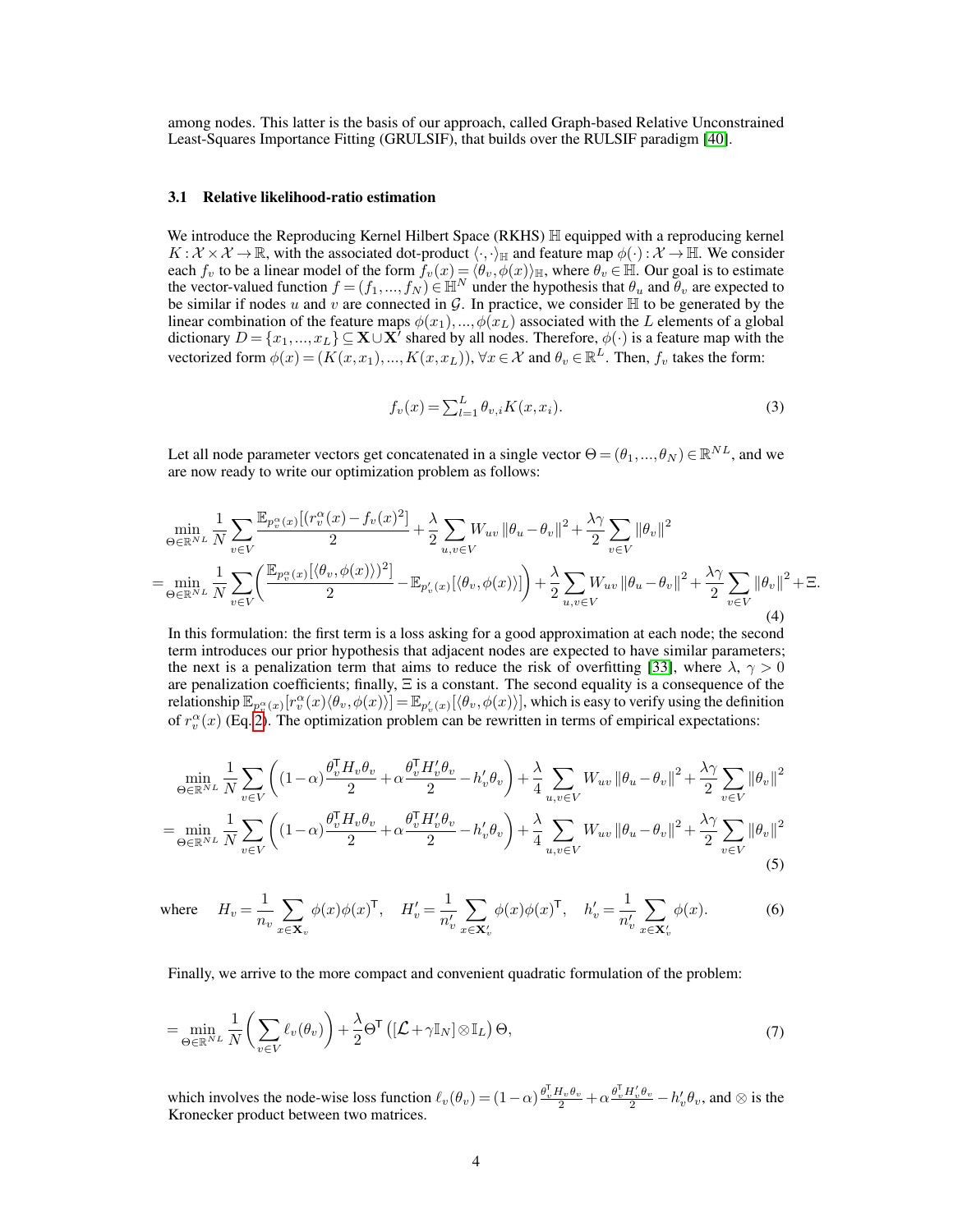#### <span id="page-4-2"></span>3.2 Pearson's divergence estimation

Once the parameters  $\hat{\theta}_v$  are estimated, we are able to produce estimates  $\hat{f}_v \hat{=} r_v^\alpha$  of the likelihood-ratio. Then,  $\hat{f}_v$  can be used to approximate the PE-divergence between the pdfs  $p'_v$  and  $p_v^{\alpha}$  as follows:

<span id="page-4-1"></span>
$$
PE_v(p_v^{\alpha}, p_v') = \int \frac{(r_v^{\alpha}(x) - 1)^2}{2} p_v^{\alpha}(x) dy
$$
  
\n
$$
= \mathbb{E}_{p'(x)}[r_v^{\alpha}(x)] - \frac{(1 - \alpha)}{2} \mathbb{E}_{p(x)}[r_v^{\alpha}(x)^2] - \frac{\alpha}{2} \mathbb{E}_{p'(x)}[r_v^{\alpha}(x)^2] - \frac{1}{2}
$$
  
\n
$$
\approx \hat{PE}_v^{\alpha}(\mathbf{X}_v, \mathbf{X}_v') = \sum_{x' \in \mathbf{X}_v'} \frac{\hat{f}_v(x)}{n_v'} - \frac{(1 - \alpha)}{2} \left( \sum_{x \in \mathbf{X}_v} \frac{\hat{f}_v(x)^2}{n_v} \right) - \frac{\alpha}{2} \left( \sum_{x' \in \mathbf{X}_v'} \frac{\hat{f}_v(x)^2}{n_v'} \right) - \frac{1}{2}.
$$
  
\n
$$
= -\left( (1 - \alpha) \frac{\hat{\theta}_v^{\mathsf{T}} H_v \hat{\theta}_v}{2} + \alpha \frac{\hat{\theta}_v^{\mathsf{T}} H_v' \hat{\theta}_v}{2} - h_v' \hat{\theta}_v \right) - \frac{1}{2} = -\ell_v(\hat{\theta}_v) - \frac{1}{2}.
$$
 (8)

Thus, what is highlighted is the connection between  $\hat{P}E_v^{\alpha}(\mathbf{X}_v, \mathbf{X}_v')$  and the loss function (see Eq. [7\)](#page-3-0).

# <span id="page-4-3"></span>4 Practical implementation

*Computing the node parameter updates*. We have a closed-form solution for Problem [7:](#page-3-0)

$$
\hat{\Theta} = \left(\alpha \operatorname{Block}(H_1, ..., H_N) + (1 - \alpha) \operatorname{Block}(H'_1, ..., H'_N) + \lambda \left( \left[ \mathcal{L} + \gamma \mathbb{I}_N \right] \otimes \mathbb{I}_L \right) \right)^{-1} h' = A^{-1} h', \tag{9}
$$

where  $Block(\cdot, ..., \cdot)$  is a block diagonal matrix built with the N square matrices of input, h' is the concatenation of the vectors  $(h_1,...,h_N)$ . Matrix  $A \in \mathbb{R}^{NL \times NL}$  is positive definite, since it is the sum of two semi-positive definite terms (H's and L) and the regularizing component  $\gamma \lambda \mathbb{I}_L$ , thus invertible. Nevertheless, the estimation of  $A^{-1}$  can be computationally infeasible for large graphs, or for large amounts of observations. We propose, instead, to solve this problem via the Cyclic Block Coordinate Gradient Descent (CBCGD) method [\[2,](#page-9-8) [14\]](#page-9-9). In fact, given that the cost function of Eq. [7](#page-3-0) is quadratic, we can prove that the number of required cycles to achieve a given level of precision, scales in  $\mathcal{O}(\log^2(NL))$ , and hence is manageable for many real-world graphs. The formal proof of this statement is in Appendix [A.2.](#page-13-0) The  $i$ -th cycle of the block gradient descent for node  $v$  can be written as:

<span id="page-4-0"></span>
$$
\hat{\theta}_{v}^{(i)} = \frac{1}{\eta_{v} + \lambda \gamma} \left[ \eta_{v} \hat{\theta}_{v}^{(i-1)} - \overbrace{\left( \frac{(1-\alpha)H_{v} + \alpha H_{v}'}{N} \hat{\theta}_{v}^{(i-1)} - \frac{h_{v}'}{N} \right)}^{\text{component depending on node } v} - \lambda \overbrace{\left( d_{v} \hat{\theta}_{v}^{(i-1)} - \sum_{u \in \text{ng}(v)} W_{uv} \left( \hat{\theta}_{u}^{(i)} \mathbf{1}_{u
$$

where  $\eta_v$  is the node's learning rate, and recall  $d_v$  as the node degree. Notice that updating the parameter vector  $\theta_v$  of node v only requires the computation of  $\phi(\cdot)$  at that node's own observations and the use of the previous parameters of its neighbors. This formulation enables the distributed execution of the algorithm at nodes (using only local information), and therefore the nodes access the data of other nodes only indirectly through  $\phi(\cdot)$ . This is appealing for applications with data access restrictions or privacy-preserving requirements. Notice also that, if we fix  $W = \mathbf{0}_{N \times N}$  then all node degrees become zero and the component of the gradient depending on the graph in Eq. [10](#page-4-0) disappears, making the update independent to the graph structure.

As explained, the maximum number of cycles scales conveniently with the size of dictionary  $|D| = L$ , though the latter still affects the cost of each iteration, in the evaluation of  $\phi(\cdot)$  and the matrix-vector multiplications related with  $H$ . There exits a rich literature on how to reduce the complexity of kernel methods. For example, the random feature method [\[27\]](#page-10-21) aims to approximate the input space by a low dimensional Euclidean space using a randomized feature map. In the context of linear regression, it is shown in [\[30\]](#page-10-22) how a carefully selected subsample of the observations can still achieve optimal performance. In general, the choice of the dictionary learning method depends on the task, the time-complexity requirements, and the nature of the chosen kernel. The usual approach followed in non-parametric LRE is to select randomly a subsample of observations [\[37\]](#page-10-2).

In the rest of the paper, we focus on the Gaussian kernel with width parameter  $\sigma$ . In this particular case, we follow the strategy suggested in [\[28\]](#page-10-23) that includes new points, one-by-one, according to a dictionary coherence threshold that measures the linear independence of the kernel functions of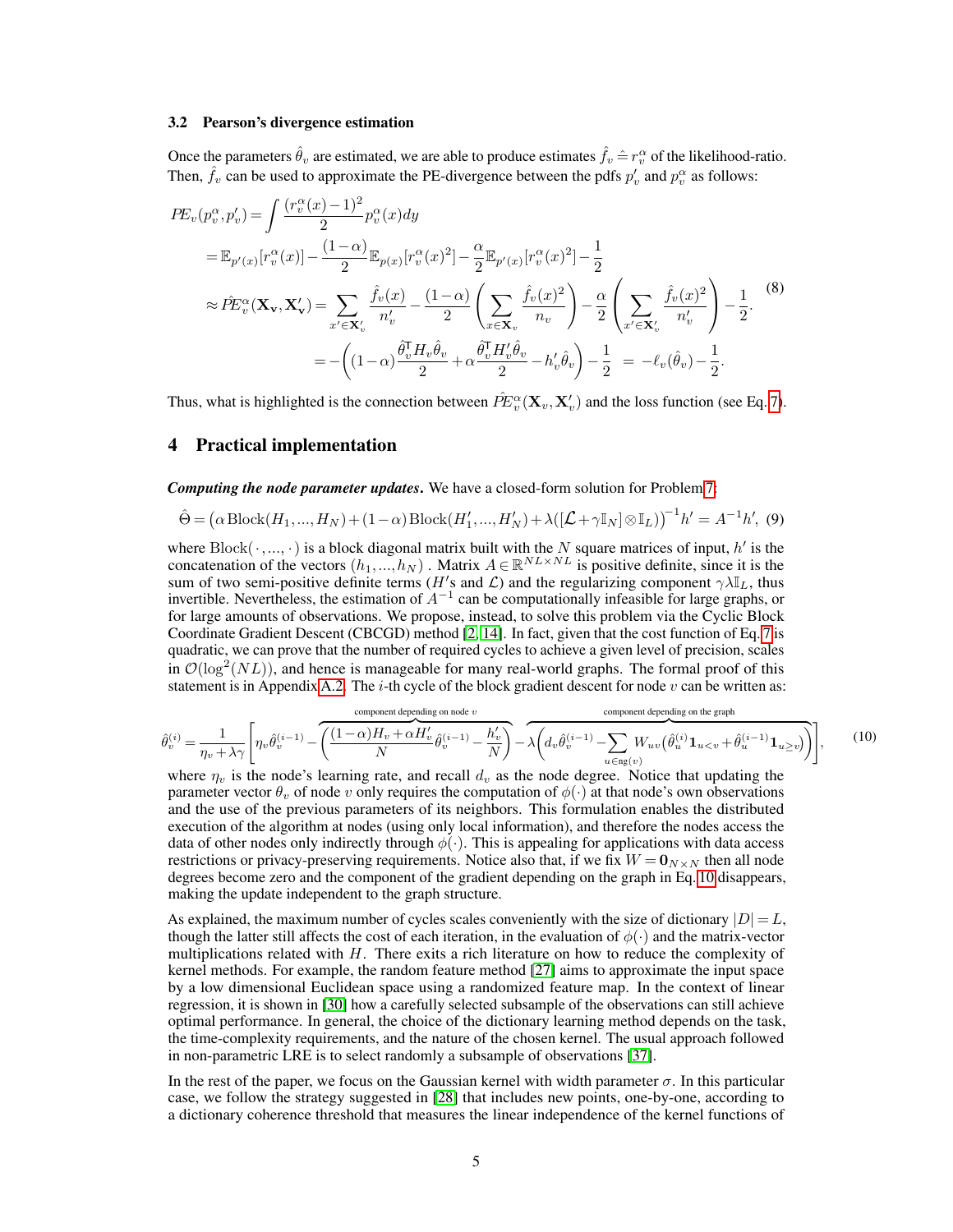<span id="page-5-1"></span>Algorithm 1 – GRULSIF: collaborative and distributed LRE over a graph

**Input: X**, **X**': two samples with observations over the graph  $\mathcal{G} = (V, E);$  $\alpha \in [0,1)$ : parameter of the relative likelihood-ratio (see Eq. [2\)](#page-2-0);  $\sigma$ , D: kernel width parameter, and a precomputed dictionary, with L elements, associated with a Gaussian kernel  $K : \mathcal{X} \times \mathcal{X} \to \mathbb{R}$ ;  $\lambda$ ,  $\gamma$ : constants multiplying the penalization terms;  $\hat{\Theta}^{(0)}$ , tol: initialization of parameters, and tolerated relative error for the optimization process. **Output:** an estimation of the parameter  $\hat{\Theta} = (\hat{\theta}_1, ..., \hat{\theta}_N)$ .

for each node  $v \in \{1, ..., N\}$  do

Fix  $\eta_v$  to be the maximum eigenvalue of the matrix  $\left[ \frac{(1-\alpha)H_{v,t} + \alpha H_v'}{N} + \lambda d_v \mathbb{I}_L \right]$ end for  $i = 1$ while  $\frac{\|\hat{\Theta}^{(i)} - \hat{\Theta}^{(i-1)}\|}{\|\hat{\Theta}^{(i-1)}\|} > tol$  do  $\hat{\Theta}^{(i-1)} = \hat{\Theta}^{(i)}$ for each node  $v \in \{1, ..., N\}$  do Update  $\hat{\theta}_{v}^{(i)}$  $(see Eq. 10)$  $(see Eq. 10)$ end for  $i = i + 1$ end while return $\,\hat{\Theta}^{(i)}\,$ 

a dictionary at a low computational cost. In practice, this simple strategy produces dictionaries of manageable size and with low redundancy. The adaptation of this strategy in our context can be found in Appendix [A.3.](#page-14-0)

The algorithm for GRULSIF is detailed in Alg. [1.](#page-5-1) The role of parameter  $\alpha$  has been explained in Sec. [2.](#page-1-0) Its value should be generally small (e.g. around 0.1) to give most of the weight to the pdf  $p_v(x)$  (see Eq. [2\)](#page-2-0). We discuss more on the effect of this parameter in Appendix [B.3.](#page-17-0)

*Hyperparameters selection*. The performance of GRULSIF depends on the penalization constants  $\gamma$ , λ, and the hyperparameters of kernel K (e.g. for a Gaussian kernel, that would be only the width  $\sigma$ ). As in previous works in non-parametric  $f$ -divergence estimation, we use a cross-validation strategy [\[35,](#page-10-19) [36,](#page-10-24) [40\]](#page-10-10). This tries to minimize the sum of the losses  $\frac{1}{N} \sum_{v \in V} \ell_v(\theta_v)$ , which is equivalent to maximizing the mean node-level PE-divergences. The strategy is detailed in Appendix [B.1.](#page-16-0)

## <span id="page-5-0"></span>5 Application: Collaborative two-sample testing

In this section we introduce a specific problem setting that enables us to deploy in practice the main ideas of the paper. More precisely, we introduce the interesting problem of *collaborative two-sample testing over the nodes of a graph* that we address using the proposed GRULSIF estimation framework. For each graph node, suppose we have observations from two pdfs  $\{p_v\}_{\forall v \in V}$  and  $\{p'_v\}_{\forall v \in V}$ , stored respectively in  $\mathbf{X} = {\{\mathbf{X}_v\}}_{v \in V} = {x_{v,1},...,x_{v,n}}_{v \in V}$  and  $\mathbf{X}^{\dagger} = {\{\mathbf{X}_v^{\prime}\}}_{v \in V} = {x_{v,1}^{\prime},...,x_{v,n^{\prime}}^{\prime}}_{v \in V}$ . Notice the difference with the previous sections that here we require all nodes to have the same number of observations, n in  $\tilde{\mathbf{X}}$  and  $n'$  in  $\mathbf{X}'$ . In fact, in this task it is imperative to respect the correlation between the nodes; therefore, we treat data as vectors over the graph, i.e. the observations at all nodes, for a given index  $j \in \{1, ..., n+n'\}$ , get concatenated into a vector  $X_{:,j} = (x_{1,j}, ..., x_{N,j}).$ 

Suppose we additionally know that there is a subset of nodes  $C$  whose associated node-specific pdfs differ:  $p_v \neq p'_v$ ,  $\forall v \in C$ . Then, formally, we want to solve efficiently the following N two-sample testing problems lying at the nodes of a graph:

<span id="page-5-2"></span>
$$
\mathcal{H}_{\text{null}}: \ p_v(x) = p'_v(x), \quad \forall v \in V \quad \text{vs} \quad \mathcal{H}_{\text{alt}}: \ p_v(x) \neq p'_v(x), \quad \forall v \in C. \tag{11}
$$

We make use of our main hypothesis that the graph structure is relevant for the identification of  $C$ , in the sense that the likelihood-ratios of nodes will induce a smooth graph signal over the graph. Our test exploits this hypothesis by using GRULSIF to estimate the statistic  $\hat{P}\!E_v^\alpha(\mathbf X_v, \mathbf X_v')+\hat{P}\!E_v^\alpha(\mathbf X_v', \mathbf X_v)$ for each node. We use the sum of PE-divergences having inputs in inverted order since the PEdivergence is not symmetric. We compute the  $p$ -values of these statistics via a permutation test [\[7\]](#page-9-10). To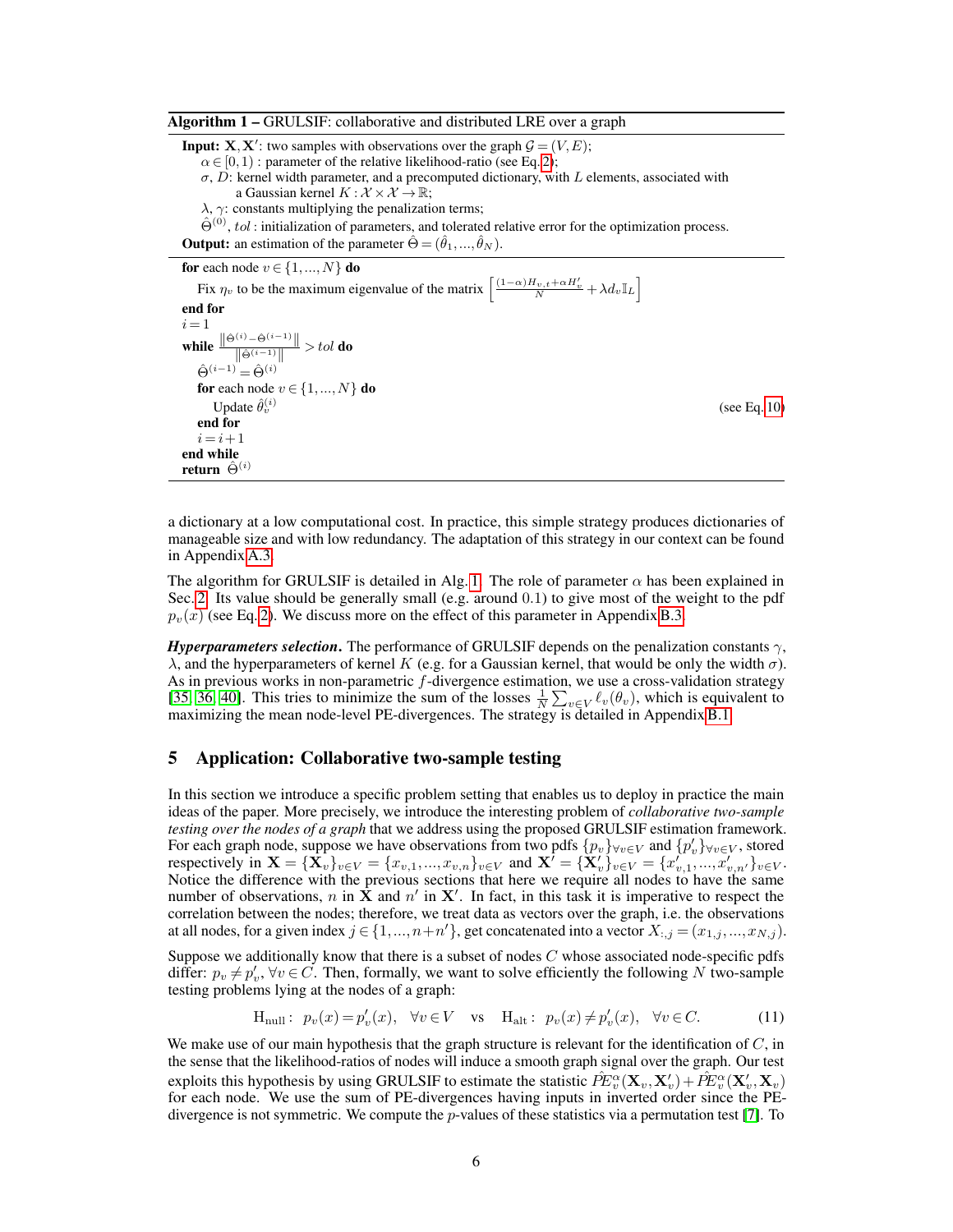<span id="page-6-0"></span>Algorithm 2 – Collaborative two-sample test over the nodes of a graph using GRULSIF

**Input: X**, **X**': two samples with observations over the graph  $\mathcal{G} = (V, E);$  $\alpha \in [0,1)$ : parameter of the relative likelihood-ratio (see Eq. [2\)](#page-2-0);  $\mu_{0_v}, \mu_{0_g}$ : coherence parameters to build dictionaries  $D_1$  and  $D_2$ ;  $n_{\text{perm}}$ : the number of random permutations over which we need to compute the set of p-values;  $\pi^*$ : the confidence level that we require from the test. **Output:**  $\{\pi_v\}_{\{v \in V\}}$ : the set of p-values associated with each of the nodes;  $\hat{C}$ : The identified set of nodes where  $p_v \neq p'_v$ .  $\blacksquare$  Produce the required elements to define  $\hat{P}\!E_{1}^{\alpha}(\mathbf{X},\mathbf{X}')$ Generate the initial dictionary  $D_1 = \{x_l\}_{l=1}^{L_1}$  from the data points (see Appendix [A.2\)](#page-13-0) Select the hyperparameters  $\sigma_1^*, \lambda_1^*, \gamma_1^*$  $(by$  Alg. [4\)](#page-17-1)  $\blacksquare$  Produce the required elements to define  $\hat{P}\!E^{\alpha}_2(\mathbf{X}^\prime)$  $(X)$  (note the opposite order of **X** and **X**<sup>'</sup>, Generate the initial dictionary  $D_2 = \{x_l\}_{l=1}^{L_2}$ as  $D_1$   $D_2$  are sensitive to this order) Select the hyperparameters  $\sigma_2^*, \lambda_2^*, \gamma_2^*$  $\blacksquare$  Compute the statistic on the observed data Estimate  $\hat{\Theta}_1(\mathbf{X}, \mathbf{X}') = \text{GRULSIF}(\mathbf{X}, \mathbf{X}', \alpha, \sigma_1^*, D_1, \gamma_1^*, \lambda_1^*$  $(see Alg. 1)$  $(see Alg. 1)$  $\hat{\Theta}_2(\mathbf{X}', \mathbf{X}) = \text{GRULSIF}(\mathbf{X}', \mathbf{X}, \alpha, \sigma_2^*, D_2, \gamma_2^*, \lambda_2^*)$ Compute  $s_1^* = \hat{P}E_1^{\alpha}(\mathbf{X}, \mathbf{X}') \in \mathbb{R}^N$  using the estimate  $\hat{\Theta}_1(\mathbf{X}, \mathbf{X}')$ ) (see Expr. [8\)](#page-4-1)  $s_2^* = \hat{P}E_2^{\alpha}(\mathbf{X}', \mathbf{X}) \in \mathbb{R}^N$  using the estimate  $\hat{\Theta}_2(\mathbf{X}', \mathbf{X})$ **Permutation test** for  $i \in \{1, ..., n_{perm}\}$  do Generate a random permutation  $\tau$  of the set of vectors, such that  $X^{(\tau)} = \{X_{\cdot,\tau(1)},...,X_{\cdot,\tau(n+n')}\}\$ Assign the first *n* elements of  $X^{(\tau)}$  to the set  $\dot{\mathbf{X}}$  and the remaining *n'* to the set  $\dot{\mathbf{X}}'$ . Compute  $\hat{\Theta}_1(\dot{\mathbf{X}}, \dot{\mathbf{X}}')$  and  $\hat{\Theta}_2(\dot{\mathbf{X}}', \dot{\mathbf{X}})$ Compute  $s_1^i = \hat{P}E_1^{\alpha}(\dot{\mathbf{X}}, \dot{\mathbf{X}}') \in \mathbb{R}^N$  and  $s_2^i = \hat{P}E_2^{\alpha}(\dot{\mathbf{X}}', \dot{\mathbf{X}}) \in \mathbb{R}^N$  using  $\hat{\Theta}_1(\dot{\mathbf{X}}, \dot{\mathbf{X}}')$  and  $\hat{\Theta}_2(\dot{\mathbf{X}}', \dot{\mathbf{X}})$ , resp. end for for  $v \in \{1, ..., N\}$  do  $\pi_v = \frac{1}{n_{\text{perm}}}\sum_{i=1}^{n_{\text{perm}}} \mathbf{1}\{(s_1^*)_v + (s_2^*)_v < (s_1^i)_v + (s_2^i)_v\}$ end for Identify and return the nodes of interest return  $\hat{C} = \{v \in V \,|\, \pi_v < \pi^*\}$ 

respect correlations between the nodes, the permutations are made performed over the set of vectors  $\{X_{i,1},...,X_{i,n},...,X_{i,n+n'}\}$ . Finally, given a user-defined significance level  $\pi^*$ , we identify as the elements of C those nodes whose associated p-value  $\langle \pi^* \rangle$ . Alg. [2](#page-6-0) presents the complete pipeline.

The following theorem validates that when the null hypothesis  $H_{null}$  is true, the test will accepted it as true with probability  $1 - \pi^*$ . The technical proof is provided in the Appendix [A.4.](#page-16-1)

<span id="page-6-1"></span>**Theorem 1.** Let  $F_v(\cdot | \mathbf{X} \cup \mathbf{X}')$  be the marginal distribution function of  $\hat{P}E^{\alpha}(\mathbf{X}, \mathbf{X}') + \hat{P}E^{\alpha}(\mathbf{X}', \mathbf{X})$ given  $\mathbf{X}\cup\mathbf{X}'$ *. Let also*  $\hat{q}_v(\mathbf{X}\cup\mathbf{X}')=\sup\{\stackrel{x}{x}\in\mathbb{R} \mid,~F_v(x\,|\,\mathbf{X}\cup\mathbf{X}')\leq 1-\pi^*\}$  *be the point determining the upper*  $((1 - \pi^*) \cdot 100)$ -percentile. Then if  $H_{null}$  is true (i.e,  $p = p'$ ), then:

$$
\text{Prob}(\hat{P}\hat{E}_{v}^{\alpha}(\mathbf{X}_{v}, \mathbf{X}_{v}') + \hat{P}\hat{E}_{v}^{\alpha}(\mathbf{X}_{v}', \mathbf{X}_{v}) > \hat{q}_{v}(\mathbf{X} \cup \mathbf{X}')) \leq \pi^{*}.
$$
\n(12)

Interestingly, the introduced Problem [11](#page-5-2) can be restated as an unsupervised classification problem, where the positive class comprises the nodes at which  $p_v \neq p_v$ , with a prefixed significance level  $\pi^*$ .

## <span id="page-6-2"></span>6 Experiments

We test our GRULSIF estimation framework on the collaborative two-sample testing over the nodes of a graph, which we introduced in Sec. [5.](#page-5-0) Recall that the present work is the first to formulate and perform such a statistical estimation in a collaborative and distributed fashion over a graph structure.

We compare the performance of the GRULSIF method, against other known non-parametric methods: ULSIF [\[36\]](#page-10-24) RULSIF [\[40\]](#page-10-10), MMD [\[9\]](#page-9-11), the MMD aggregated [\[31\]](#page-10-25) and KLIEP [\[35\]](#page-10-19). RULSIF and ULSIF are built upon the PE-divergence; the former uses the relative likelihood-ratio statistic (see Eq. [2\)](#page-2-0) while the latter uses the classical definition (eqv. to  $\alpha = 0$ ). There is a strong connection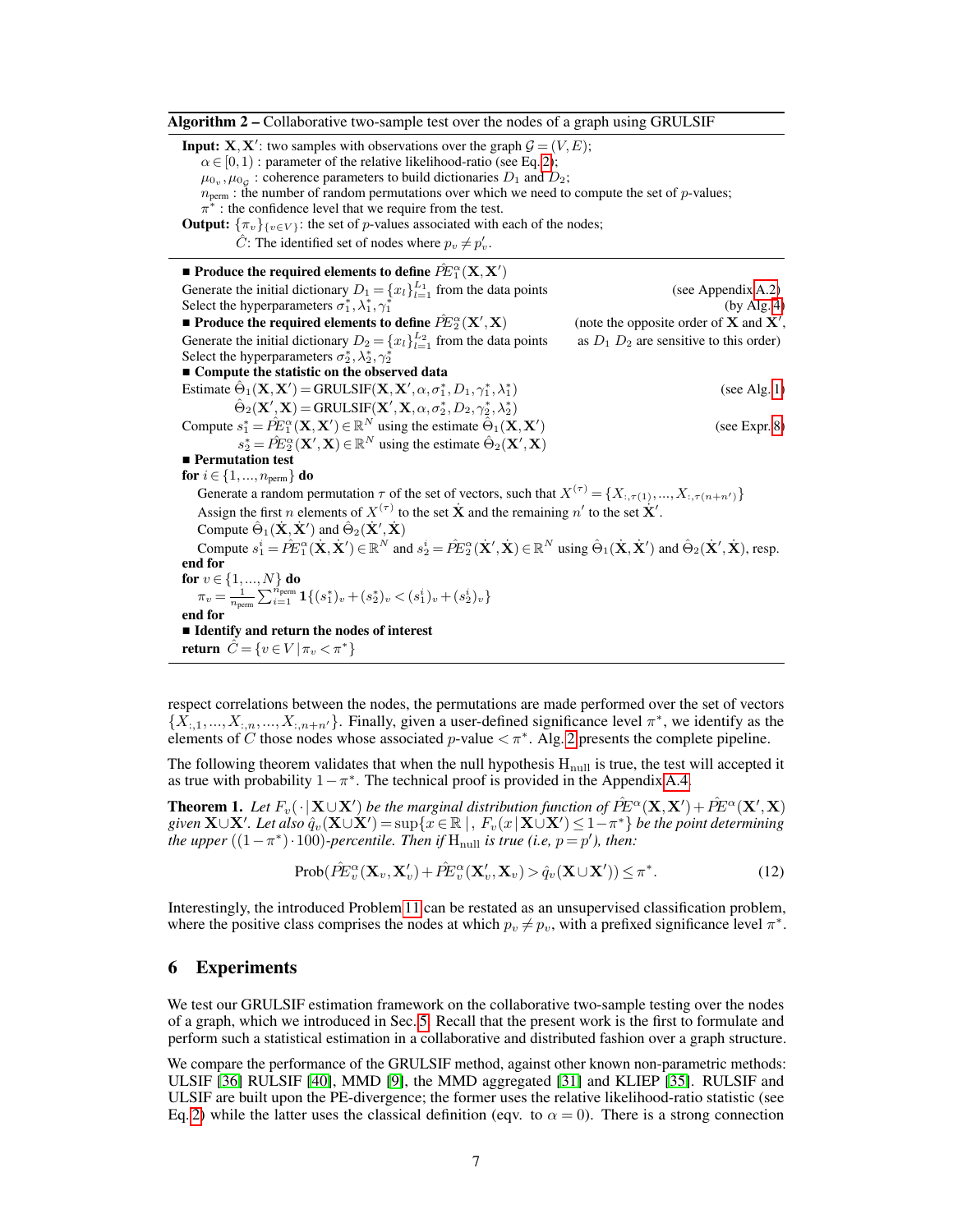between the methods based on the PE-divergence and MMD that has been discussed in the last chapter of [\[37\]](#page-10-2). To compare with approaches that do not rely on PE-divergence, we also adapt KLIEP for two-sample testing. KLIEP is a LRE approach based on the KL-divergence, and was initially designed for domain adaptation and outlier detection.

The hyperparameters of KLIEP, ULSIF, and RULSIF, are selected by cross-validation, including the width parameter associated with the Gaussian kernel. This is harder for MMD, and has motivated an extensive literature analyzing different strategies going from the median heuristic [\[9\]](#page-9-11) to directly maximizing the power of the associated two-sample test [\[11,](#page-9-12) [31\]](#page-10-25). In particular [\[31\]](#page-10-25) proved how their approach leads to an optimal test in the minimax sense; this is why we include this approach (MMD aggreg) to the list of our competitors. We also include the MMD variation that relies on the median heuristic (MMD median). More details on the selection of hyperparameters for all mehtods are included in Appendix [A.2.](#page-13-0) Each of our competitors is applied at each of the nodes independently, according to the settings described in the implementations provided by the authors  $1^2$  $1^2$ . This means that the selection of hyperparameters and the learning of parameters are performed relying only on information available at each of the nodes, and without any collaboration.

Aiming at also validating the contribution of the graph structure in the estimation process, we also test a version of GRULSIF, referred to as Pool, in which the adjacency matrix  $W$  is full of zeros. This configuration leads to a model in which the hyperparameters and the dictionary are selected jointly for all the nodes, but the parameter  $\theta_v$  is estimated independently at each node v.

*Synthetic experiments*. We use the Stochastic Block Model (SBM) to generate graphs with 4 clusters, made of 20 nodes each. The probability of intra-cluster link is fixed at 0.5, and that of inter-cluster link at 0.01. Additionally, we design different configurations for  $p_v$  and  $p'_v$  including differences in expectation, covariance structure, or in higher moments. The scenarios are described below.

*Scenario I:* For all nodes,  $p_v$  is the pdf of the standard Normal $(\mu, \sigma)$  distribution, with mean value  $\mu$ and standard deviation  $\sigma$ . Then, we change only the distribution of *both* clusters  $C_1$  and  $C_2$ :

$$
\begin{cases}\n\text{H}_{\text{null}} & \to & \text{H}_{\text{alt}} \\
x_v \sim \text{Normal}(\mu = 0, \ \sigma = 1) & \to & x'_v \sim \text{Uniform}(min = -1, \ max = 1), \quad \text{if } v \in C_1; \\
x_v \sim \text{Normal}(\mu = 0, \ \sigma = 1) & \to & x'_v \sim \text{Normal}(\mu = 1, \sigma = 1), \quad \text{if } v \in C_2.\n\end{cases}
$$

Notice that both distributions associated with  $C_1$  have the same first two moments, while  $C_2$  exhibits a typical change in the mean.

*Scenario II:* Here, for all the nodes,  $p_v$  is bivariate Normal distribution  $N(\mu, \Sigma)$  with mean vector  $\mu$  and covariance matrix  $\Sigma$ . Then we select *two clusters* uniformly at random and we change the associated parameters according to the following scheme:

| $H_{null}$                                                                                                                                                                        | $\rightarrow$ H <sub>alt</sub> | Selected clusters |
|-----------------------------------------------------------------------------------------------------------------------------------------------------------------------------------|--------------------------------|-------------------|
| $x_v \sim \text{Normal}(\mu = (0,0), \Sigma_{1,2} = -\frac{4}{5}) \rightarrow x_v' \sim \text{Normal}(\mu = (0,0), \Sigma_{1,2} = \frac{4}{5}), \text{ if } v \in C_1;$           |                                |                   |
| $\left\{ x_v \sim \text{Normal}(\mu = (0,0), \ \Sigma_{1,2} = -\frac{4}{5} \right\} \rightarrow x'_v \sim \text{Normal}(\mu = (0,0), \ \Sigma_{1,2} = 0), \text{ if } v \in C_2;$ |                                |                   |
| $x_v \sim \text{Normal}(\mu = (0,0), \Sigma_{1,2} = \frac{4}{5}) \rightarrow x_v' \sim \text{Normal}(\mu = (0,0), \Sigma_{1,2} = 0), \text{ if } v \in C_3;$                      |                                |                   |
| $\left(x_v \sim \text{Normal}(\mu = (0,0), \Sigma_{1,2} = 0) \rightarrow x'_v \sim \text{Normal}(\mu = (1,1), \Sigma_{1,2} = 0), \text{ if } v \in C_4. \right)$                  |                                |                   |

The  $PE(p_v, p'_v)$  varies depending on which clusters are perturbed at each instance of the experiment.

Tab. [1](#page-8-0) (top part) shows, for each method, the average performance results on 50 generated instances of each synthetic scenario. We can see how the collaborative GRULSIF-based statistical test achieves a higher F1 score compared to the methods which ignore the graph structure. In General GRULSIF sucessfully identifies the nodes of interest (high Recall) GRULSIF's Precision is high in most cases, which indicates a low false positive rate. The effect of the graph is more clear when we compare with the alternative Pool which has the same formulation as GRULSIF, but shuts off the impact of the graph. The difference between GRULSIF and all the other methods increases as the size of the data

<span id="page-7-0"></span> $^{\rm 1}$ KLIEP, ULSIF, RULSIF: <http://www.ms.k.u-tokyo.ac.jp/sugi/software.html>

<span id="page-7-1"></span> $^{2}$ MMD aggreg, MDD median:<https://github.com/antoninschrab/mmdagg-paper>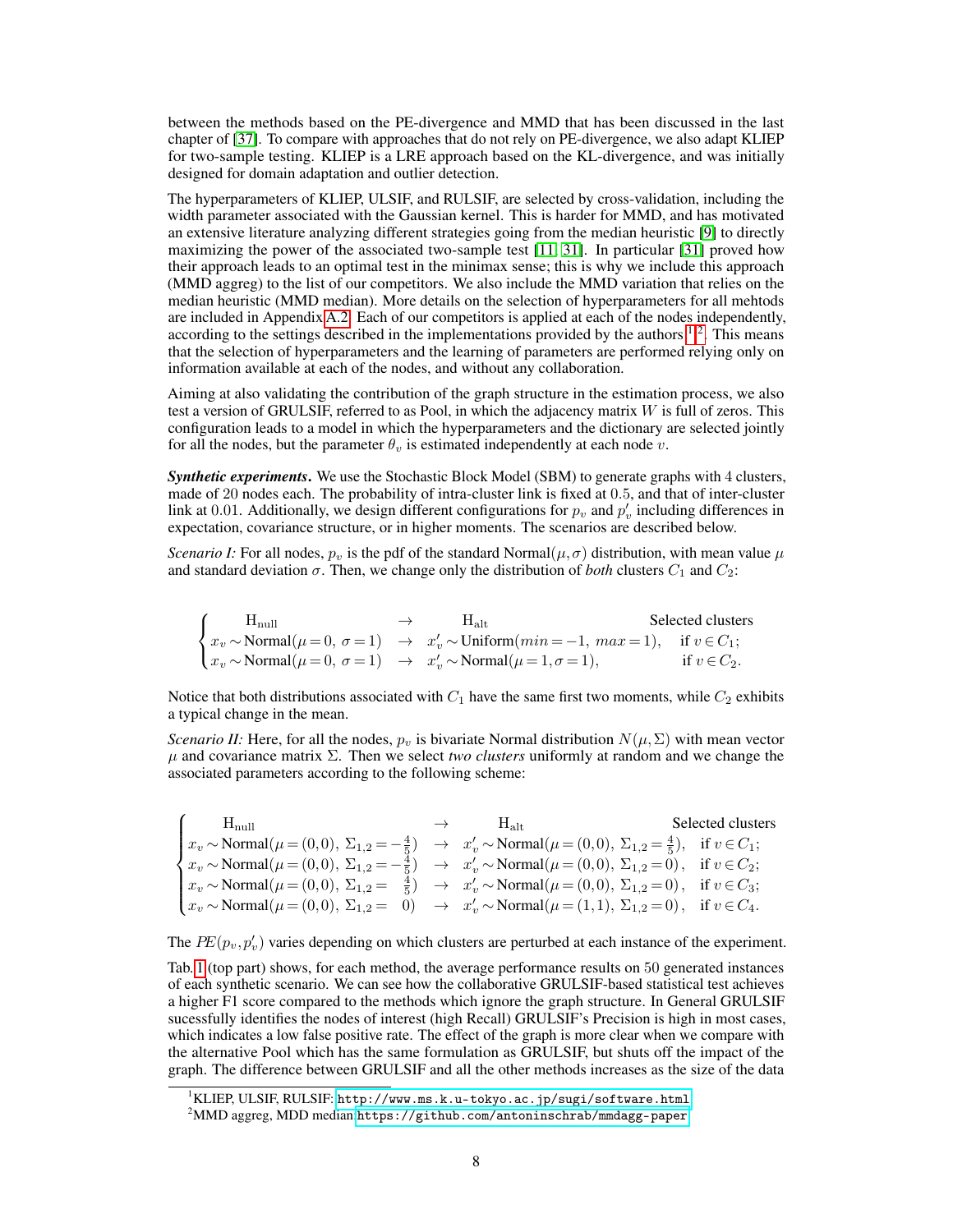<span id="page-8-0"></span>Table 1: Performance metrics for non-parametric methods applied on the collaborative two-sample testing problem over the nodes of a graph. We use synthetic scenarios (top part) and the MNIST dataset (bottom part). We test each case using a different number of observations per node ( $n = n'$ , i.e. always equal for  $H_{null}$  and H<sub>alt</sub>). The true positives are the nodes at which  $p_v \neq p'_v$ . The estimated p-values are computed w.r.t. 1000 random permutations. The mean and (std) of the different metrics are estimated over 50 instances of each scenario.

|                   |                        |                 |                     | $\pi^* = 0.01$                |            |                            | $\pi^* = 0.05$                |            |
|-------------------|------------------------|-----------------|---------------------|-------------------------------|------------|----------------------------|-------------------------------|------------|
| <b>Experiment</b> | Method $n = n'$        |                 | <b>Recall</b> $(†)$ | <b>Precision</b> $(\uparrow)$ | F1(†)      | <b>Recall</b> $(\uparrow)$ | <b>Precision</b> $(\uparrow)$ | F1(†)      |
|                   | GRULSIF $\alpha = 0.1$ | $\overline{25}$ | 0.89(0.05)          | 0.97(0.03)                    | 0.92(0.03) | 0.95(0.04)                 | 0.93(0.04)                    | 0.94(0.03) |
|                   | Pool $\alpha = 0.1$    | 25              | 0.60(0.07)          | 0.94(0.05)                    | 0.73(0.06) | 0.78(0.07)                 | 0.88(0.05)                    | 0.83(0.05) |
| Synth. I.a        | RULSIF $\alpha = 0.1$  | 25              | 0.47(0.07)          | 0.94(0.05)                    | 0.62(0.07) | 0.63(0.06)                 | 0.84(0.06)                    | 0.72(0.04) |
|                   | <b>ULSIF</b>           | 25              | 0.42(0.08)          | 0.91(0.06)                    | 0.57(0.08) | 0.73(0.07)                 | 0.83(0.05)                    | 0.78(0.05) |
|                   | <b>KLIEP</b>           | 25              | 0.58(0.06)          | 0.87(0.06)                    | 0.69(0.05) | 0.82(0.07)                 | 0.74(0.05)                    | 0.78(0.05) |
|                   | MMD median             | 25              | 0.31(0.06)          | 0.98(0.04)                    | 0.47(0.07) | 0.51(0.06)                 | 0.92(0.05)                    | 0.65(0.05) |
|                   | MMD aggreg             | 25              | 0.31(0.06)          | 0.99(0.03)                    | 0.47(0.07) | 0.53(0.05)                 | 0.92(0.05)                    | 0.67(0.05) |
|                   | GRULSIF $\alpha = 0.1$ | 50              | 0.99(0.01)          | 0.97(0.02)                    | 0.98(0.01) | 1.00(0.00)                 | 0.93(0.04)                    | 0.96(0.02) |
|                   | Pool $\alpha = 0.1$    | 50              | 0.95(0.04)          | 0.94(0.04)                    | 0.95(0.02) | 0.99(0.02)                 | 0.95(0.04)                    | 0.93(0.02) |
| Synth. I.b        | RULSIF $\alpha = 0.1$  | 50              | 0.75(0.05)          | 0.96(0.04)                    | 0.84(0.04) | 0.91(0.04)                 | 0.88(0.05)                    | 0.90(0.03) |
|                   | <b>ULSIF</b>           | 50              | 0.87(0.05)          | 0.96(0.03)                    | 0.91(0.03) | 0.96(0.03)                 | 0.88(0.04)                    | 0.92(0.03) |
|                   | <b>KLIEP</b>           | 50              | 0.80(0.06)          | 0.93(0.04)                    | 0.86(0.04) | 0.95(0.03)                 | 0.08(0.04)                    | 0.87(0.03) |
|                   | MMD median             | 50              | 0.59(0.05)          | 0.99(0.02)                    | 0.73(0.04) | 0.77(0.05)                 | 0.94(0.04)                    | 0.85(0.04) |
|                   | MMD aggreg             | 50              | 0.55(0.06)          | 0.97(0.03)                    | 0.70(0.05) | 0.74(0.06)                 | 0.93(0.05)                    | 0.82(0.05) |
|                   | GRULSIF $\alpha = 0.1$ | 50              | 1.00(0.01)          | 0.97(0.02)                    | 0.99(0.01) | 1.00(0.00)                 | 0.94(0.03)                    | 0.97(0.02) |
|                   | Pool $\alpha = 0.1$    | 50              | 1.00(0.00)          | 0.84(0.06)                    | 0.91(0.03) | 1.00(0.00)                 | 0.72(0.06)                    | 0.84(0.04) |
| Synth. II.a       | RULSIF $\alpha = 0.1$  | 50              | 0.82(0.12)          | 0.94(0.04)                    | 0.87(0.08) | 0.95(0.04)                 | 0.84(0.05)                    | 0.89(0.03) |
|                   | <b>ULSIF</b>           | 50              | 0.92(0.04)          | 0.94(0.03)                    | 0.93(0.03) | 0.98(0.03)                 | 0.84(0.05)                    | 0.91(0.03) |
|                   | <b>KLIEP</b>           | 50              | 0.65(0.13)          | 0.90(0.05)                    | 0.75(0.10) | 0.88(0.08)                 | 0.78(0.05)                    | 0.91(0.03) |
|                   | MMD median             | 50              | 0.67(0.18)          | 0.98(0.03)                    | 0.78(0.14) | 0.84(0.10)                 | 0.95(0.03)                    | 0.89(0.06) |
|                   | MMD aggreg             | 50              | 0.56(0.22)          | 0.98(0.03)                    | 0.70(0.19) | 0.75(0.15)                 | 0.94(0.04)                    | 0.83(0.10) |
|                   | GRULSIF $\alpha = 0.1$ | 100             | 1.00(0.00)          | 0.97(0.03)                    | 0.99(0.01) | 1.00(0.00)                 | 0.94(0.03)                    | 0.97(0.02) |
|                   | Pool $\alpha = 0.1$    | 100             | 1.00(0.00)          | 0.78(0.06)                    | 0.87(0.04) | 1.00(0.00)                 | 0.67(0.05)                    | 0.80(0.04) |
| Synth. II.b       | RULSIF $\alpha = 0.1$  | 100             | 1.00(0.01)          | 0.95(0.03)                    | 0.97(0.02) | 1.00(0.00)                 | 0.84(0.05)                    | 0.91(0.03) |
|                   | <b>ULSIF</b>           | 100             | 1.00(0.00)          | 0.96(0.03)                    | 0.98(0.02) | 1.00(0.00)                 | 0.85(0.04)                    | 0.92(0.02) |
|                   | <b>KLIEP</b>           | 100             | 0.98(0.02)          | 0.94(0.04)                    | 0.96(0.02) | 1.00(0.00)                 | 0.82(0.05)                    | 0.90(0.03) |
|                   | MMD median             | 100             | 0.94(0.05)          | 0.99(0.01)                    | 0.96(0.03) | 0.99(0.02)                 | 0.96(0.03)                    | 0.97(0.02) |
|                   | MMD aggreg             | 100             | 0.81(0.10)          | 0.99(0.01)                    | 0.89(0.06) | 0.97(0.02)                 | 0.96(0.03)                    | 0.96(0.02) |
|                   | GRULSIF $\alpha = 0.1$ | 25              | 1.00(0.01)          | 0.98(0.03)                    | 0.99(0.01) | 1.00(0.00)                 | 0.94(0.05)                    | 0.97(0.03) |
|                   | Pool $\alpha = 0.1$    | 25              | 0.98(0.13)          | 0.60(0.21)                    | 0.71(0.18) | 0.98(0.13)                 | 0.46(0.15)                    | 0.60(0.15) |
| MNIST.a           | RULSIF $\alpha = 0.1$  | 25              | 0.99(0.03)          | 0.86(0.06)                    | 0.92(0.04) | 1.00(0.00)                 | 0.55(0.05)                    | 0.71(0.44) |
|                   | <b>ULSIF</b>           | 25              | 0.97(0.05)          | 0.90(0.05)                    | 0.93(0.04) | 1.00(0.00)                 | 0.62(0.06)                    | 0.76(0.04) |
|                   | <b>KLIEP</b>           | 25              | 0.99(0.02)          | 0.43(0.05)                    | 0.60(0.05) | 1.00(0.00)                 | 0.32(0.04)                    | 0.49(0.04) |
|                   | MMD median             | 25              | 0.33(0.31)          | 0.91(0.22)                    | 0.42(0.31) | 0.49(0.30)                 | 0.82(0.13)                    | 0.57(0.24) |
|                   | MMD aggreg             | 25              | 0.33(0.29)          | 0.92(0.19)                    | 0.43(0.29) | 0.55(0.28)                 | 0.82(0.10)                    | 0.57(0.24) |
|                   | GRULSIF $\alpha = 0.1$ | 50              | 1.00(0.00)          | 0.97(0.04)                    | 0.98(0.02) | 1.00(0.00)                 | 0.92(0.06)                    | 0.96(0.03) |
|                   | Pool $\alpha = 0.1$    | 50              | 1.00(0.00)          | 0.33(0.09)                    | 0.50(0.08) | 1.00(0.00)                 | 0.28(0.07)                    | 0.44(0.07) |
| MNIST.b           | RULSIF $\alpha = 0.1$  | 50              | 1.00(0.00)          | 0.85(0.06)                    | 0.91(0.04) | 1.00(0.00)                 | 0.55(0.71)                    | 0.71(0.04) |
|                   | <b>ULSIF</b>           | 50              | 1.00(0.00)          | 0.88(0.06)                    | 0.94(0.03) | 1.00(0.00)                 | 0.60(0.05)                    | 0.75(0.04) |
|                   | <b>KLIEP</b>           | 50              | 0.99(0.02)          | 0.62(0.07)                    | 0.76(0.06) | 1.00(0.00)                 | 0.58(0.05)                    | 0.40(0.05) |
|                   | MMD median             | 50              | 0.50(0.32)          | 0.94(0.10)                    | 0.59(0.27) | 0.66(0.24)                 | 0.83(0.11)                    | 0.72(0.17) |
|                   | MMD aggreg             | 50              | 0.57(0.28)          | 0.95(0.07)                    | 0.68(0.21) | 0.79(0.15)                 | 0.86(0.08)                    | 0.82(0.09) |
|                   | GRULSIF $\alpha = 0.1$ | 100             | 1.00(0.00)          | 0.96(0.04)                    | 0.98(0.02) | 1.00(0.00)                 | 0.88(0.06)                    | 0.94(0.03) |
|                   | Pool $\alpha = 0.1$    | 100             | 1.00(0.00)          | 0.29(0.02)                    | 0.45(0.02) | 1.00(0.00)                 | 0.26(0.00)                    | 0.41(0.01) |
| MNIST.c           | RULSIF $\alpha = 0.1$  | 100             | 1.00(0.00)          | 0.84(0.07)                    | 0.91(0.04) | 1.00(0.00)                 | 0.56(0.07)                    | 0.72(0.05) |
|                   | <b>ULSIF</b>           | 100             | 1.00(0.00)          | 0.87(0.07)                    | 0.93(0.06) | 1.00(0.00)                 | 0.60(0.07)                    | 0.75(0.05) |
|                   | <b>KLIEP</b>           | 100             | 1.00(0.00)          | 0.77(0.09)                    | 0.87(0.06) | 1.00(0.00)                 | 0.52(0.07)                    | 0.68(0.06) |
|                   | MMD median             | 100             | 0.70(0.22)          | 0.95(0.07)                    | 0.79(0.16) | 0.84(0.09)                 | 0.84(0.09)                    | 0.83(0.09) |
|                   | MMD aggreg             | 100             | 0.89(0.08)          | 0.97(0.04)                    | 0.93(0.05) | 0.99(0.02)                 | 0.86(0.07)                    | 0.92(0.04) |

available at each node become smaller. This phenomenon has been formally proved in the context of Multitask Learning for supervised tasks that take use graph regularization [\[19,](#page-10-15) [41\]](#page-11-0)

*Experiments on the MNIST dataset*. We also use the MNIST benchmark dataset [\[13\]](#page-9-13) to analyze the performance of our method, as in [\[11,](#page-9-12) [31\]](#page-10-25). We adopt the setup of the latter two works, hence we consider downsampled  $7 \times 7$  images leading to vectors of dimension 49. We use the same SBM graph structure that we described in the synthetic experiments. In this case we simulate observations from  $p_v$  by picking uniformly at random, and with replacement, elements from a specified set of MNIST digits. Then, we select *one cluster* at random and we perturb  $p'_v$  according to: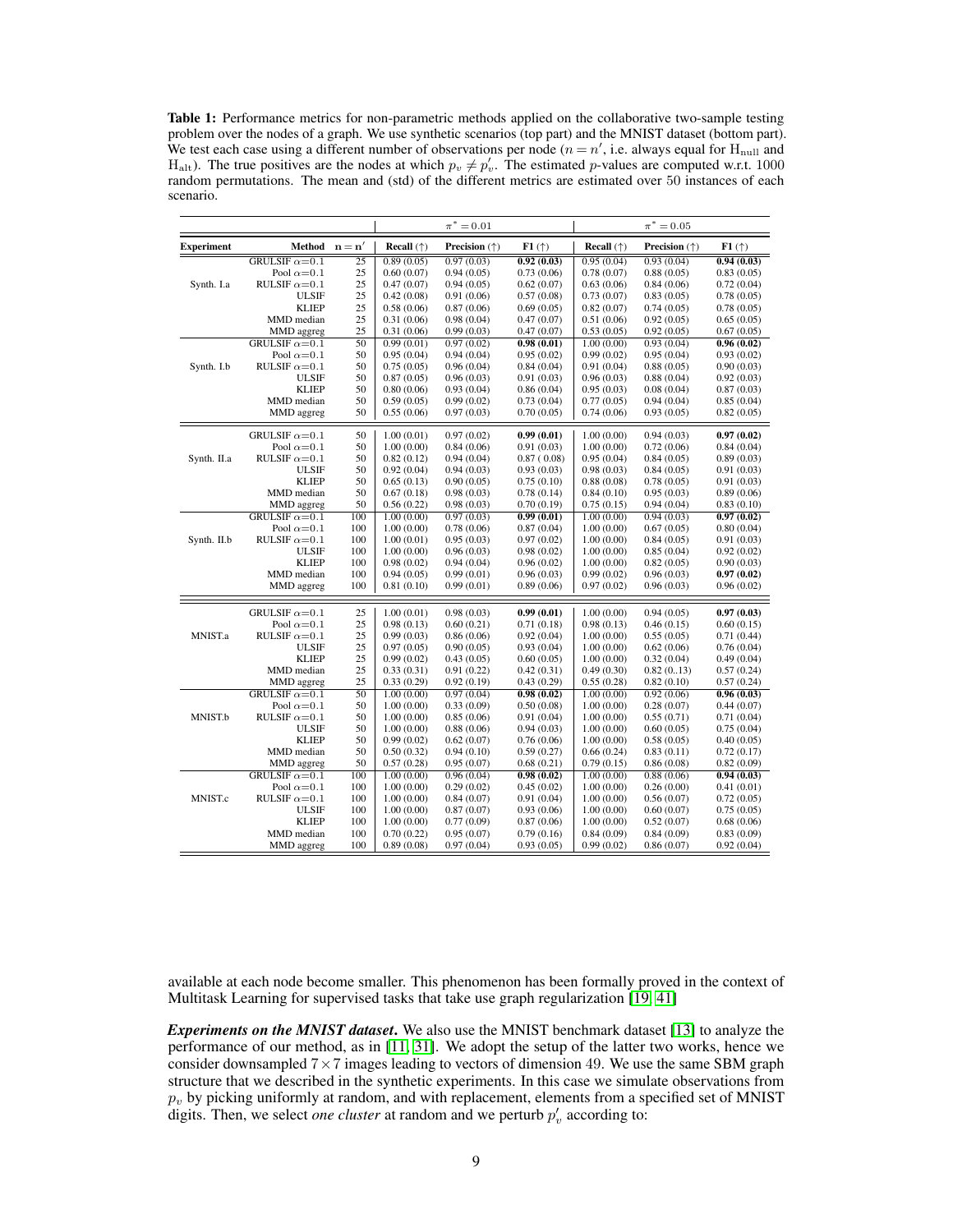| $H_{\text{null}}$                                                                                                                                                  | $\rightarrow$ | $H_{\rm alt}$ | Selected clusters |
|--------------------------------------------------------------------------------------------------------------------------------------------------------------------|---------------|---------------|-------------------|
| $x_v \in \text{digits}\{0,1\} \rightarrow x'_v \in \text{digits}\{8,9\},$                                                                                          |               |               | if $v \in C_1$ ;  |
| $\begin{cases} x_v \in \text{digits}\{2,3\} & \to x'_v \in \text{digits}\{8,9\}, \\ x_v \in \text{digits}\{4,5\} & \to x'_v \in \text{digits}\{8,9\}, \end{cases}$ |               |               | if $v \in C_2$ ;  |
|                                                                                                                                                                    |               |               | if $v \in C_3$ ;  |
| $\big\{x_v \in \text{digits}\{6,7\} \rightarrow x'_v \in \text{digits}\{8,9\},\$                                                                                   |               |               | if $v \in C_1$ .  |

The results provided Tab. [1](#page-8-0) (bottom part) show that in general GLUSIF has better Precision when compared to RULSIF, ULSIF, and KLIEP; it also outperforms both MMD variations in terms of Recall. This difference is bigger when the size of the datasets is smaller. In general, in this experiment the GRULSIF algorithm was the most stable as indicated by the F1 score.

## 7 Conclusions

In this paper we presented a novel formulation for comparing probabilistic models defined over the nodes of a graph, called GRULSIF. Moreover, we provided a distributed implementation that is conveniently scalable for big graphs or/and problems with large datasets. As a proof of concept for our framework, we present its application for collaborative two-sample testing over the nodes of a graph. Our empirical results on synthetic and real data, showed the gains in terms of convergence with respect to the available data size at each node, when compared to solving each two-sample testing problem at each node independently, using existing approaches. Our future plan is to study deeper the consistency of our estimators and the power of the proposed statistical test, as well as to employ our framework for solving more challenging graph-based problems.

## References

- <span id="page-9-0"></span>[1] Basseville, M. (2013). Divergence measures for statistical data processing — an annotated bibliography. *Signal Processing*, 93(4):621–633.
- <span id="page-9-8"></span>[2] Beck, A. and Tetruashvili, L. (2013). On the convergence of block coordinate descent type methods. *SIAM Journal on Optimization*, 23:2037–2060.
- <span id="page-9-5"></span>[3] Belkin, M., Matveeva, I., and Niyogi, P. (2004). Regularization and semi-supervised learning on large graphs. In *Learning Theory*, pages 624–638. Springer.
- <span id="page-9-6"></span>[4] Chapelle, O., Schölkopf, B., and Zien, A. (2006). *Semi-Supervised Learning (Adaptive Computation and Machine Learning)*. The MIT Press.
- <span id="page-9-1"></span>[5] Csiszar, I. and Shields, P. C. (2004). *Information theory and statistics*. Foundations and Trends in Communications and Information Theory. Dover Publications.
- <span id="page-9-7"></span>[6] Csiszár, I. (1967). On topological properties of f-divergences. *Studia Scientiarum Mathematicarum Hungarica*, 2:329—-339.
- <span id="page-9-10"></span>[7] Efron, B., Tibshirani, R., and Tibshirani, R. J. (1994). *An introduction to the bootstrap*. Monographs on Statistics and Applied Probability. Chapman & Hall/CRC.
- <span id="page-9-4"></span>[8] Grassi, F., Loukas, A., Perraudin, N., and Ricaud, B. (2018). A time-vertex signal processing framework: Scalable processing and meaningful representations for time-series on graphs. *IEEE Trans. on Signal Processing*, 66(3):817–829.
- <span id="page-9-11"></span>[9] Gretton, A., Borgwardt, K. M., Rasch, M. J., Schölkopf, B., and Smola, A. (2012). A kernel two-sample test. *Journal of Machine Learning Research*, 13(25):723–773.
- <span id="page-9-3"></span>[10] Krishnamurthy, A., Kandasamy, K., Poczos, B., and Wasserman, L. (2014). Nonparametric estimation of renyi divergence and friends. In Xing, E. P. and Jebara, T., editors, *Proceedings of the 31st International Conference on Machine Learning*, volume 32 of *Proceedings of Machine Learning Research*, pages 919–927, Bejing, China. PMLR.
- <span id="page-9-12"></span>[11] Kübler, J., Jitkrittum, W., Schölkopf, B., and Muandet, K. (2020). Learning kernel tests without data splitting. In *Advances in Neural Information Processing Systems*, volume 33, pages 6245–6255.
- <span id="page-9-2"></span>[12] Kullback, S. (1959). *Information Theory and Statistics*. Wiley.
- <span id="page-9-13"></span>[13] LeCun, Y., Cortes, C., and Burges, C. J. (2010). MNIST handwritten digit database.
- <span id="page-9-9"></span>[14] Li, X., Zhao, T., Arora, R., Liu, H., and Hong, M. (2018). On faster convergence of cyclic block coordinate descent-type methods for strongly convex minimization. *Journal of Machine Learning Research*, 18(184):1–24.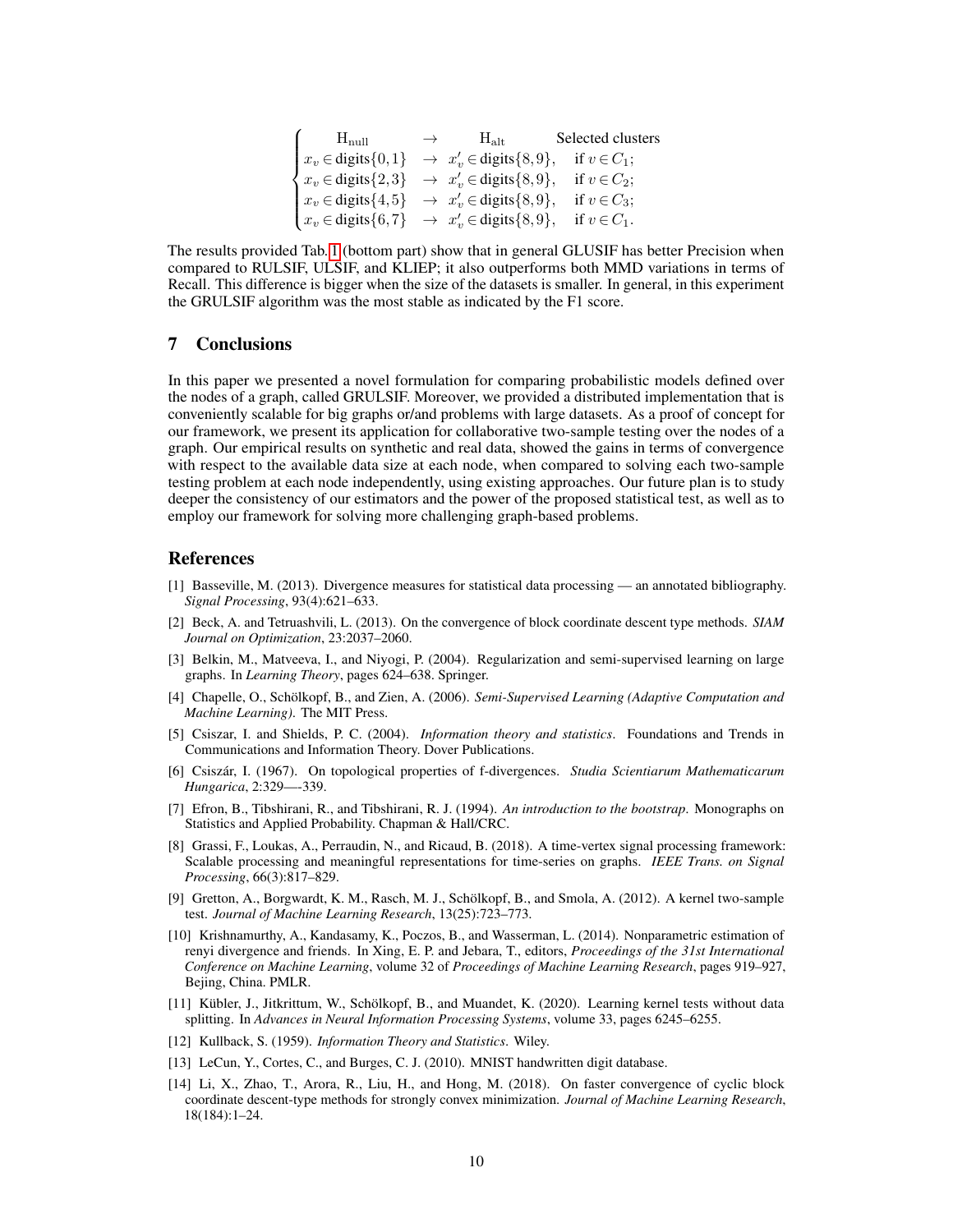- <span id="page-10-0"></span>[15] Liese, F. and Vajda, I. (2006). On divergences and informations in statistics and information theory. *IEEE Trans. on Information Theory*, 52(10):4394–4412.
- <span id="page-10-14"></span>[16] Maurer, A. (2006). The Rademacher complexity of linear transformation classes. In *Learning Theory*, pages 65–78. Springer.
- <span id="page-10-4"></span>[17] Moon, K. and Hero, A. (2014a). Multivariate f-divergence estimation with confidence. In *Advances in Neural Information Processing Systems*, volume 27.
- <span id="page-10-5"></span>[18] Moon, K. R. and Hero, A. O. (2014b). Ensemble estimation of multivariate f-divergence. In *IEEE Int. Symp. on Information Theory, Honolulu*, pages 356–360.
- <span id="page-10-15"></span>[19] Nassif, R., Vlaski, S., Richard, C., Chen, J., and Sayed, A. H. (2020a). Multitask learning over graphs: An approach for distributed, streaming machine learning. *IEEE Signal Processing Magazine*, 37(3):14–25.
- <span id="page-10-16"></span>[20] Nassif, R., Vlaski, S., Richard, C., and Sayed, A. H. (2020b). Learning over multitask graphs—part i: Stability analysis. *IEEE Open Journal of Signal Processing*, 1:28–45.
- <span id="page-10-17"></span>[21] Nassif, R., Vlaski, S., Richard, C., and Sayed, A. H. (2020c). Learning over multitask graphs—part ii: Performance analysis. *IEEE Open Journal of Signal Processing*, 1:46–63.
- <span id="page-10-6"></span>[22] Nguyen, X., Wainwright, M. J., and Jordan, M. (2008). Estimating divergence functionals and the likelihood ratio by penalized convex risk minimization. In *Advances in Neural Information Processing Systems*.
- <span id="page-10-13"></span>[23] Ortega, A., Frossard, P., Kovačević, J., Moura, J., and Vandergheynst, P. (2018). Graph signal processing: Overview, challenges, and applications. *Proc. of the IEEE*, 106(5):808–828.
- <span id="page-10-3"></span>[24] Pearson, K. (1900). X. On the criterion that a given system of deviations from the probable in the case of a correlated system of variables is such that it can be reasonably supposed to have arisen from random sampling. *The London, Edinburgh, and Dublin Philosophical Magazine and Journal of Science*, 50(302):157–175.
- <span id="page-10-7"></span>[25] Perez-Cruz, F. (2008). Kullback-leibler divergence estimation of continuous distributions. In *IEEE Int. Symp. on Information Theory*, pages 1666–1670.
- <span id="page-10-8"></span>[26] Poczos, B. and Schneider, J. (2011). On the estimation of α-divergences. In *Int. Conf. on Artificial Intelligence and Statistics*, volume 15, pages 609–617.
- <span id="page-10-21"></span>[27] Rahimi, A. and Recht, B. (2007). Random features for large-scale kernel machines. In *Advances in Neural Information Processing Systems*.
- <span id="page-10-23"></span>[28] Richard, C., Bermudez, J. C. M., and Honeine, P. (2009). Online prediction of time series data with kernels. *IEEE Trans. on Signal Processing*, 57(3):1058–1067.
- <span id="page-10-1"></span>[29] Rubenstein, P., Bousquet, O., Djolonga, J., Riquelme, C., and Tolstikhin, I. O. (2019). Practical and consistent estimation of f-divergences. In *Advances in Neural Information Processing Systems*, volume 32.
- <span id="page-10-22"></span>[30] Rudi, A., Camoriano, R., and Rosasco, L. (2015). Less is more: Nyström computational regularization. In *Advances in Neural Information Processing Systems*.
- <span id="page-10-25"></span>[31] Schrab, A., Kim, I., Albert, M., Laurent, B., Guedj, B., and Gretton, A. (2021). MMD aggregated two-sample test.
- <span id="page-10-11"></span>[32] Sharpnack, J., Rinaldo, A., and Singh, A. (2016). Detecting anomalous activity on networks with the graph fourier scan statistic. *IEEE Trans. on Signal Processing*, 64(2):364–379.
- <span id="page-10-20"></span>[33] Sheldon, D. (2008). Graphical Multi-Task Learning. Technical report, Cornell University.
- <span id="page-10-18"></span>[34] Shuman, D. I., Narang, S. K., Frossard, P., Ortega, A., and Vandergheynst, P. (2013). The emerging field of signal processing on graphs: Extending high-dimensional data analysis to networks and other irregular domains. *IEEE Signal Processing Magazine*, 30(3):83–98.
- <span id="page-10-19"></span>[35] Sugiyama, M., Nakajima, S., Kashima, H., Buenau, P., and Kawanabe, M. (2007). Direct importance estimation with model selection and its application to covariate shift adaptation. In *Advances in Neural Information Processing Systems*, volume 20.
- <span id="page-10-24"></span>[36] Sugiyama, M., Suzuki, T., Itoh, Y., Kanamori, T., and Kimura, M. (2011). Least-squares two-sample test. *Neural networks : the official journal of the International Neural Network Society*, 24:735–51.
- <span id="page-10-2"></span>[37] Sugiyama, M., Suzuki, T., and Kanamori, T. (2012). *Density Ratio Estimation in Machine Learning*. Cambridge University Press.
- <span id="page-10-12"></span>[38] van den Heuvel, M. P. and Hulshoff Pol, H. E. (2010). Exploring the brain network: A review on resting-state fMRI functional connectivity. *European Neuropsychopharmacology*, 20(8):519–534.
- <span id="page-10-9"></span>[39] Wang, Q., Kulkarni, S. R., and Verdu, S. (2009). Divergence estimation for multidimensional densities via k-nearest-neighbor distances. *IEEE Trans. on Information Theory*, 55(5):2392–2405.
- <span id="page-10-10"></span>[40] Yamada, M., Suzuki, T., Kanamori, T., Hachiya, H., and Sugiyama, M. (2011). Relative density-ratio estimation for robust distribution comparison. In *Advances in Neural Information Processing Systems*.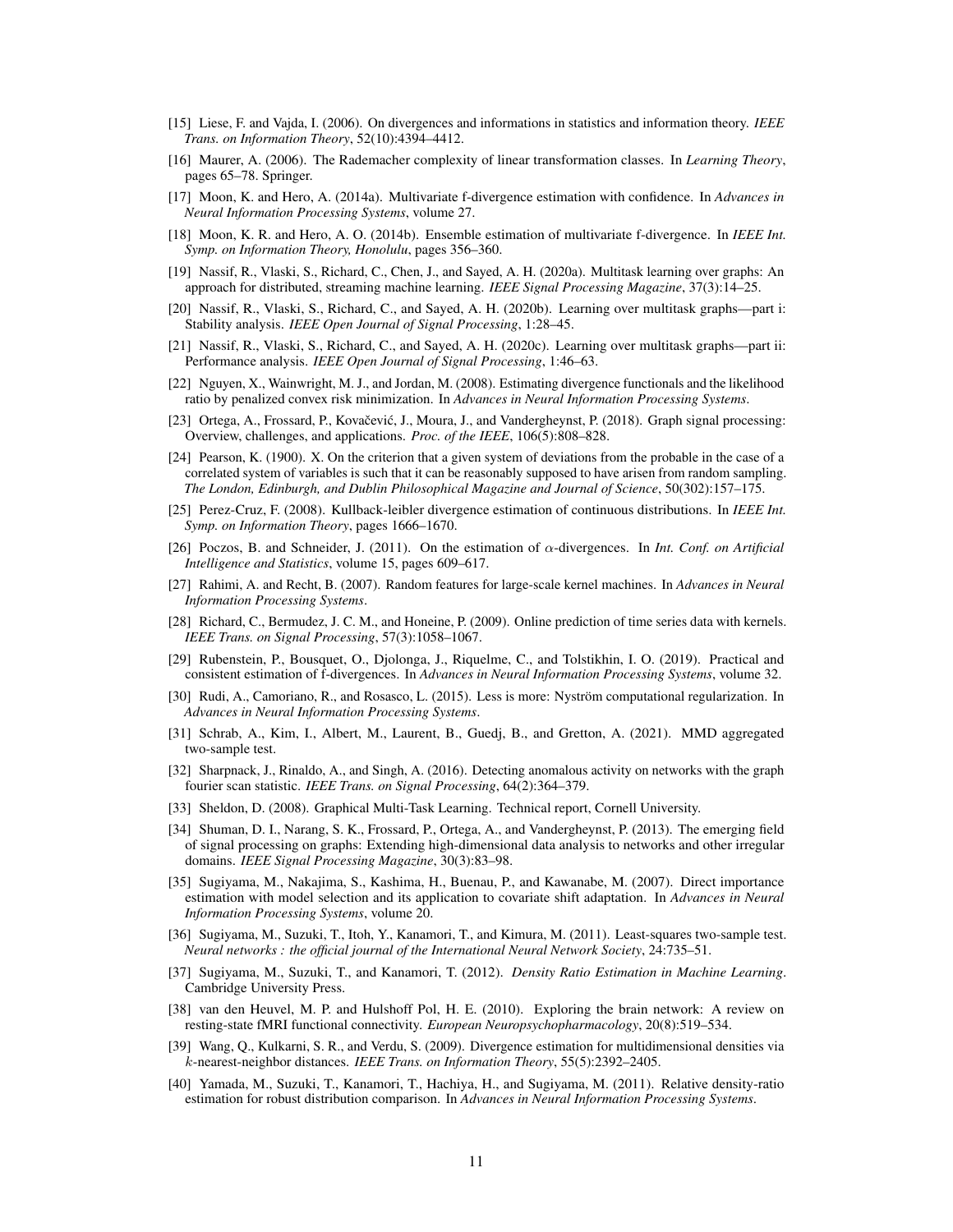- <span id="page-11-0"></span>[41] Yousefi, N., Lei, Y., Kloft, M., Mollaghasemi, M., and Anagnostopoulos, G. C. (2018). Local rademacher complexity-based learning guarantees for multi-task learning. *Journal of Machine Learning Research*,  $19(38):1-\frac{1}{47}$ .
- <span id="page-11-1"></span>[42] Zhang, Y. and Yang, Q. (2021). A survey on multi-task learning. *IEEE Trans. on Knowledge and Data Engineering*.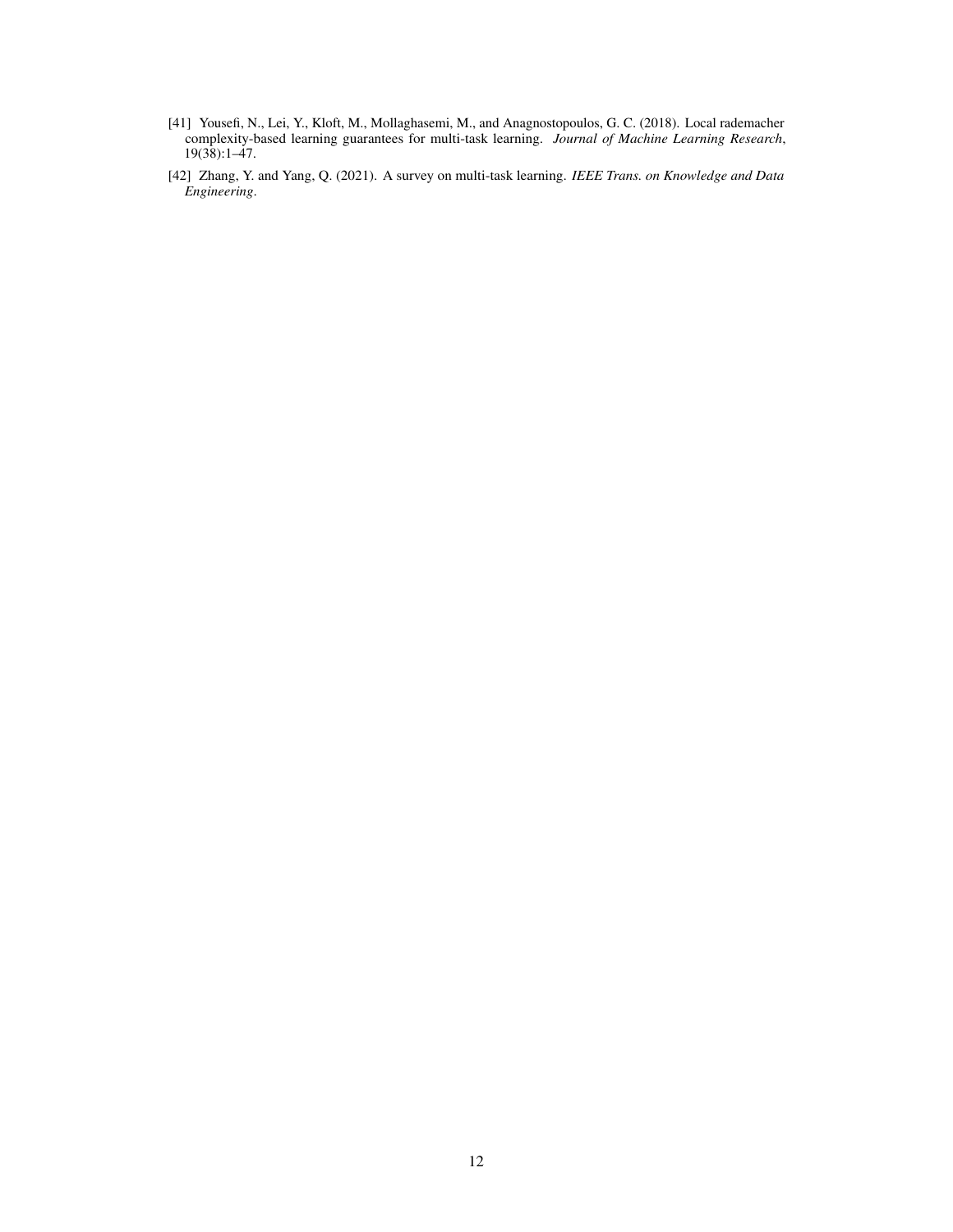## APPENDIX

## A Methodological aspects

#### <span id="page-12-0"></span>A.1 Connection between Pearson's divergence and likelihood-ratio estimation

In this section, we explain the relationship between the PE-divergence and likelihood-ratio estimation (LRE). This connection justifies why we formulate the problem of comparing probabilistic models defined over the nodes of a graph as a LRE. In other words, we motivate and justify the way we define Problem [4.](#page-3-1)

Let us first introduce the needed concept of the conjugate dual function associated with  $f : \mathbb{R} \to \mathbb{R}$  as:

$$
f^*(s) = \sup_{\chi \in \mathbb{R}} s\chi - f(\chi). \tag{13}
$$

In general, the link between  $f$ -divergence and LRE is a consequence of the following lemma, which is found as Lemma 1 in [\[22\]](#page-10-6).

**Lemma 1.** For any class of functions  $\mathcal{F}$  mapping  $\mathcal{X} \to \mathbb{R}$ , we have the lower bound for the f*divergence*  $I_f$ :

$$
I_f(p, p') \ge \sup_{g \in \mathcal{F}} \int \Big[ g(x) p'(x) dx - f^*(g) p(x) dx \Big]. \tag{14}
$$

*The equality holds if and only if the subdifferential*  $\partial f(\frac{p'(x)}{p(x)})$  $\frac{p'(x)}{p(x)}$  contains an element of F.

In the case of our interest, the PE-divergence is a f-divergence where  $f(\chi) = \frac{(\chi-1)^2}{2}$ , for which it is easy to verify that the dual function is:

$$
f^*(s) = \frac{s^2}{2} + s.
$$
 (15)

Given that f is differentiable, we have  $\partial f\left(\frac{p'(x)}{p(x)}\right)$  $\binom{p'(x)}{p(x)} = \{\frac{p'(x)}{p(x)} + 1\} = \{r(x) + 1\}$ , where  $r(x) = \frac{p'(x)}{p(x)}$  $\frac{p(x)}{p(x)}$ . After this observation, we can conclude from Lemma 1 that:

$$
PE(p, p') = \int \frac{(r(x) - 1)^2}{2} p(x) dx = \sup_{g \in \mathcal{F}} \int g(x) p'(x) dx - \int \left(\frac{g^2(x)}{2} + g(x)\right) p(x) dx
$$
  
= 
$$
\int (r(x) + 1)p'(x) dx - \int \left(\frac{(r(x) + 1)^2}{2} + (r(x) + 1)\right) p(x) dx
$$
  
= 
$$
\int r(x) p'(x) dx - \int \frac{r^2(x)}{2} p(x) dx - \frac{1}{2}.
$$
 (16)

By fixing  $p(x) = p_v^{\alpha}(x)$  and  $p'(x) = p'_v(x)$ , we recover the relative PE-divergence at the node-level,  $PE_v(p_v^{\alpha}, p_v')$ , that is associated with the estimation of the relative likelihood-ratios  $r_v^{\alpha}$  (see Sec. [3.2\)](#page-4-2). As we discuss in the main text, the empirical approximation of the relative PE-divergence has a close

relationship with the node-level cost function; more precisely:

$$
\hat{P}E_v^{\alpha}(\mathbf{X}_v, \mathbf{X}_v') = -\ell_v(\hat{\theta}_v) - \frac{1}{2}.
$$
\n(17)

This implies that minimizing the node-level cost function  $\ell_v(\hat{\theta}_v)$  of Eq. [7](#page-3-0) amounts to maximizing the estimated PE-divergence.

Working with likelihood-ratios instead of PE-divergences has the notable advantage of allowing the introduction of the graph smoothness hypothesis. It is worth to point out that we could use another f-divergence and define alternative optimization problems. Nevertheless, when we propose the use of the PE-divergence as it leads to a quadratic problem that guarantees a superior performance in terms of convergence when solved via a method such as the Block Coordinate Gradient Descent [\[2,](#page-9-8) [14\]](#page-9-9).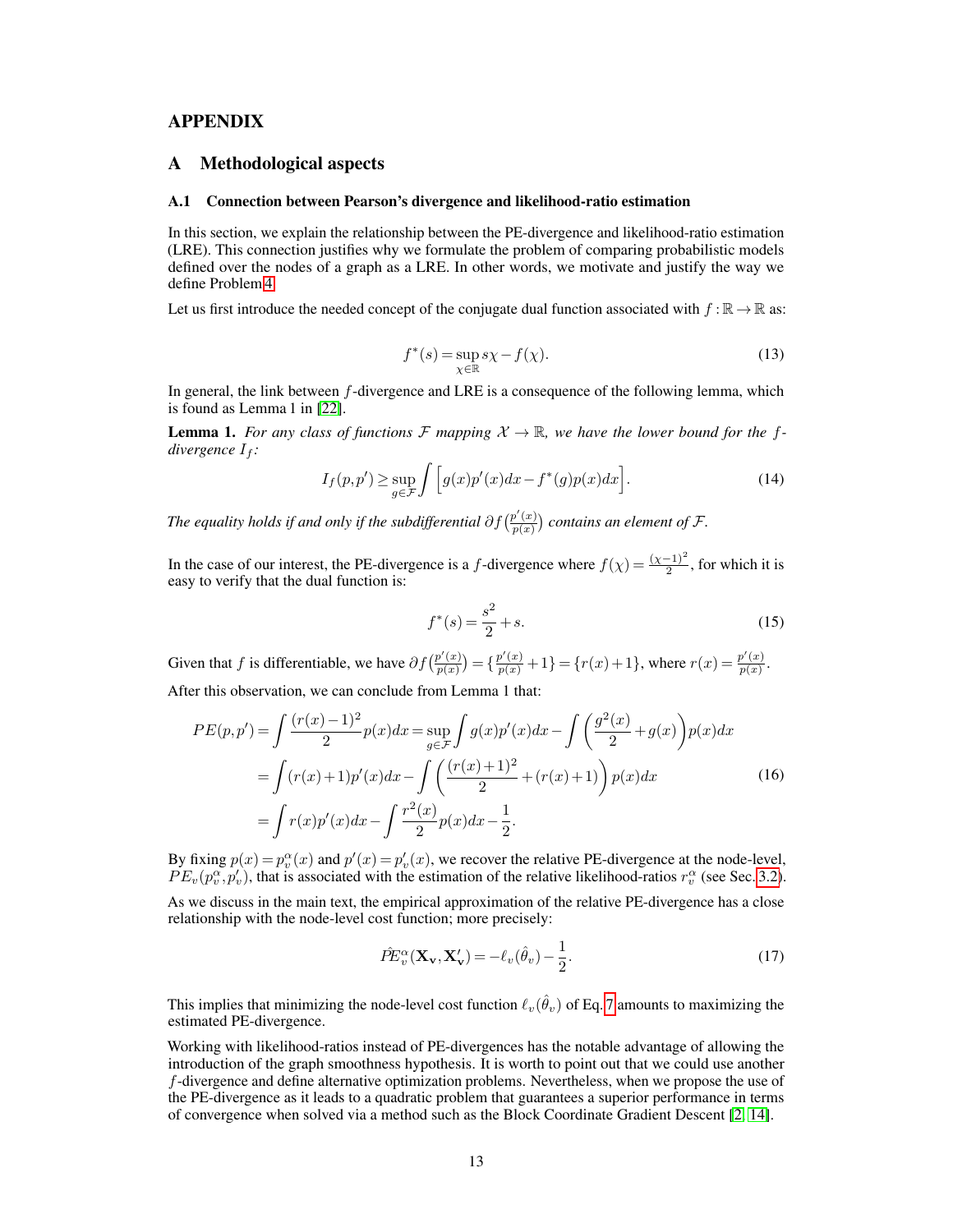### <span id="page-13-1"></span>Algorithm 3 – Dictionary building

**Input:**  $\{X_v\}_{v \in V} = \{\{x_{v,1},...,x_{v,n_v}\}\}_{v \in V}, \{X_v'\}_{v \in V} = \{\{x'_{v,1},...,x'_{v,n'_v}\}\}_{v \in V}$ : the observations indexed by the node of the graph  $G = (V, E)$  they belong;  $\mu_{0,v}$ : a coherence threshold used to select the elements of the dictionary at the node-level;  $\mu_{0,G}$ : a coherence threshold used to produce a global dictionary at the graph-level. **Output:** D: a dictionary containing selected elements from  $\{\mathbf X_v\}_{v\in V}$  and  $\{\mathbf X_v\}_{v\in V}$ . **Create node-level dictionaries** for  $v \in V$  do Fix  $\sigma_v$  based on the median heuristic with the distance between the elements of  $X_v$  $D_v = x_{v,1}$ Select non-redundant elements from  $X_v$ for  $i \in \{2, ..., n_{v}\}\)$  do if  $\max_{x \in D_v} |K_{\sigma_v}(x_{v,i}, x)| \leq \mu_{0,v}$  then  $D_v = D_v \cup \{x_{v,i}\}\$ end if end for **Select non-redundant elements from**  $X'_v$ for  $i \in \{1, ..., n'_v\}$  do if  $\max_{x \in D_v, L_v} |K_{\sigma_v}(x'_{v,i}, x)| \leq \mu_{0,v}$  then  $D_v = D_v \cup \{x'_{v,i}\}$ end if end for end for Select elements from the node-level dictionaries to generate the global dictionary Define the set  $Z = \bigcup_{v \in V} D_v$ Fix  $\sigma = \text{median}(\{\sigma_v\}_{v \in V})$  $D = \{z_1\} \in Z$ , for  $z \in \overline{Z}$  do if  $\max_{x \in D} |K_{\sigma}(z,x)| \leq \mu_{0,\mathcal{G}}$  then  $D = D \cup \{z\}$ end if end for return D

### <span id="page-13-0"></span>A.2 Building an efficient dictionary

In this section, we describe in further detail how the dictionary is built for the GRULSIF implementation. Our strategy is an adaptation of the algorithm described in [\[28\]](#page-10-23). The main feature of this method is the definition of *dictionary coherence*, a metric computable in linear time that is able to measure the redundancy in a set of basis functions, with regards to their lineal dependency. In practice, this approach leads to the selection of a subset of observations (datapoints) forming a non-redundant subset of basis functions with a good approximation performance.

This strategy is applicable to standardized Mercer kernels. The coherence of a dictionary  $D<sub>L</sub>$  =  ${x_l}_{l=1}^L$  of size L is defined by the following expression:

$$
\mu = \max_{l \neq l'} |\langle k(x_l), k(x_{l'}) \rangle| = \max_{l \neq l'} |k(x_l, x_{l'})|.
$$
\n(18)

This quantity can be read as the largest level of cross-correlation in the dictionary. When the basis functions are orthogonal, such quantity equals to zero. The authors of that work proposed to integrate a new observation x to the current dictionary  $D$  if its coherence remains bellow a given threshold  $\mu_0 \in (0, 1)$ , that is if:  $\max_{x_l \in D_L} |k(x, x_l)| \leq \mu_0$ .

In our context, we apply this strategy twice: i) first for each of the nodes we produce a dictionary  $D<sub>v</sub>$  at node-level, using a specific threshold coherence  $\mu_{0,v}$ , then ii) we filter the elements of the node-level dictionaries with the help of a graph-level coherence threshold  $\mu_{0,G}$ . We expect  $\mu_{0,G} > \mu_{0,v}$ , as we want to preserve as many elements as possible describing each node while eliminating redundancy. The full strategy for the Gaussian kernel is described in Alg. [3.](#page-13-1) Notice that Alg. [3](#page-13-1) may sensitive to the order of the inputs as the the median heuristic is estimated just with the distance between the elements of  $X_v$ .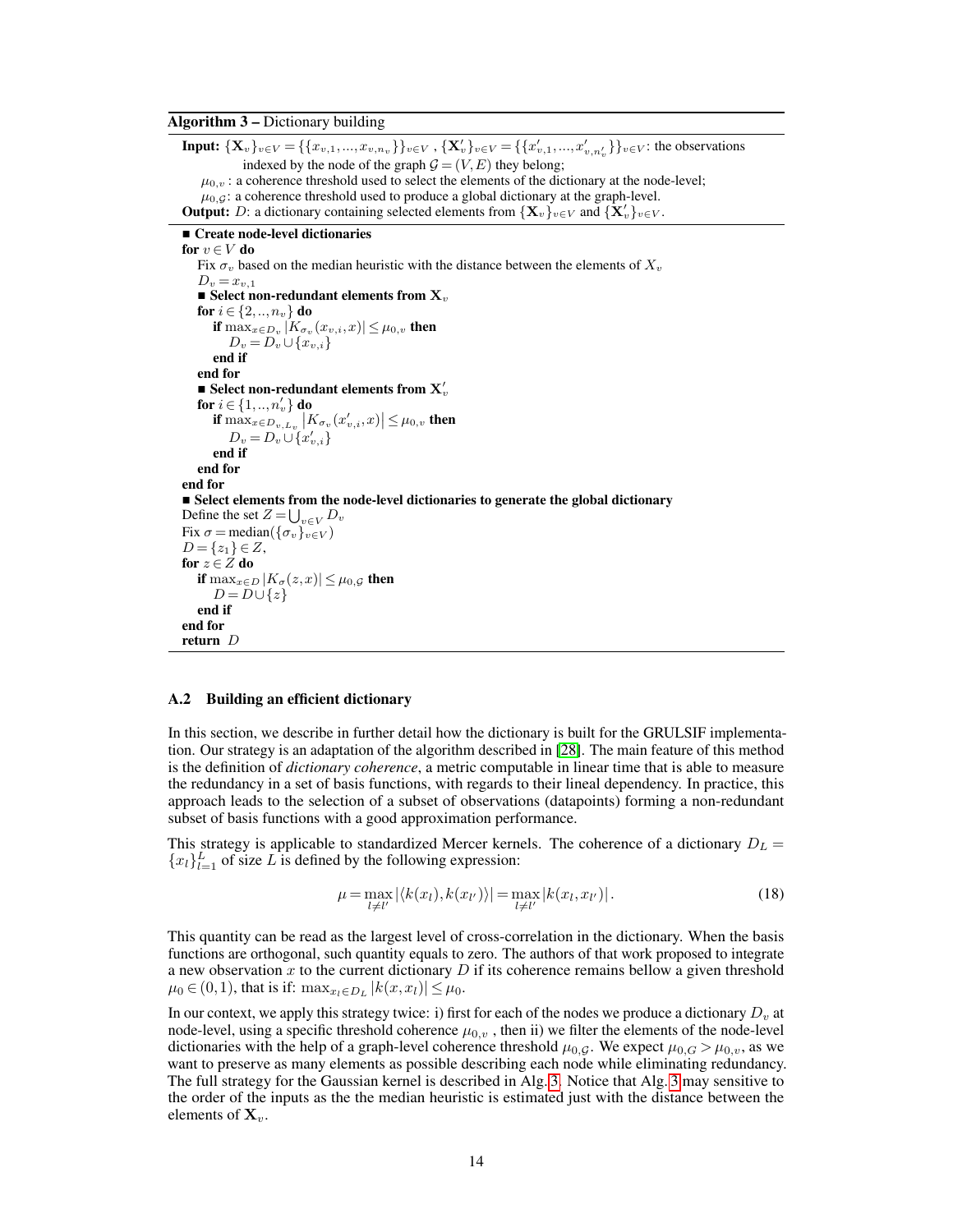In all the experiments reported in the paper, we fix  $\mu_{0,v} = 0.1$  for all nodes, and  $\mu_{0,G} = 0.99$ . Larger values of  $\mu_{0,v}$  did not show an improved in performance, but an increase of the computational time of our method.

#### <span id="page-14-0"></span>A.3 Analysis of the proposed optimization algorithm

In this section we discuss the details of the Cyclic Block Gradient Descent strategy described in Sec. [4.](#page-4-3) In particular we are interested in proving an upper bound for the number of interactions to attain a given precision  $\epsilon$  in term of the size of the dictionary and the number of nodes. We use  $e_{\text{max}}(A)$  to indicate the maximum eigenvalue of the square matrix A.

<span id="page-14-1"></span>**Theorem 2.** *Suppose that for a dictionary* D *of size*  $L \geq 2$  *we aim to solve the Optimization Problem* [7](#page-3-0) *via the Cyclic Block Gradient Descent strategy where the update with respect to the node parameter*  $\theta_v$  *at the i-th cycle is computed as:* 

<span id="page-14-3"></span>
$$
\hat{\theta}_{v}^{(i)} = \frac{\eta_{v}}{\eta_{v} + \lambda \gamma} \hat{\theta}_{v}^{(i-1)} - \frac{1}{\eta_{v} + \lambda \gamma} \left[ \left( \frac{(1-\alpha)H_{v} + \alpha H_{v}'}{N} \right) \hat{\theta}_{v}^{(i-1)} - \frac{h_{v}'}{N} \right] \n- \frac{\lambda}{\eta_{v} + \lambda \gamma} \left[ d_{v} \hat{\theta}_{v}^{(i-1)} - \sum_{u \in ng(v)} W_{uv} (\hat{\theta}_{u}^{(i)} \mathbf{1}_{u\n(19)
$$

Then, if we fix the learning rate for node v at  $\eta_v=e_{\max}\Bigl(\frac{(1-\alpha)H_v+\alpha H'_v}{N}+\lambda d_v\mathbb{I}_L\Bigr)$ , we will need at *most the following number of interactions in order to achieve a pre-specified accuracy level*  $\epsilon > 0$ *:* 

<span id="page-14-6"></span>
$$
i_{\max} = \left[ \frac{\lambda \gamma (C_{\min} + \lambda \gamma) + 16C^2 \log^2(3NL)}{\lambda \gamma (C_{\min} + \lambda \gamma)} \log \left( \frac{\Phi(\Theta^{(0)}) - \Phi(\Theta^*)}{\epsilon} \right) \right],\tag{20}
$$

*where:*

$$
\Phi(\theta) = \frac{1}{N} \sum_{v \in V} \ell_v(\theta_v) + \frac{\lambda}{2} \Theta^{\mathsf{T}}([\mathcal{L} + \gamma \mathbb{I}_N] \otimes \mathbb{I}_L) \Theta
$$
\n(21)

$$
C = e_{\max}\left(\frac{1-\alpha}{N}H + \frac{\alpha}{N}H' + \lambda[\mathcal{L}\otimes\mathbb{I}_L]\right), \quad C_v = e_{\max}\left(\frac{(1-\alpha)H_{v,t} + \alpha H'_v}{N} + \lambda d_v \mathbb{I}_L\right), \quad C_{\min} = \min_{v \in V} C_v
$$
\n(22)

Theorem [2](#page-14-1) is a particular case of the results appearing in the paper [\[14\]](#page-9-9). In this work the authors analyze the convergence Cyclic Block Coordinate type-algorithms. For completeness of the exposition we present some of the main results.

The objective functions analyzed in [\[14\]](#page-9-9) take the form:

<span id="page-14-2"></span>
$$
\min_{\Theta \in \mathbb{R}^M} \Phi(\Theta) = \min_{\theta \in \mathbb{R}^M} Q(\Theta) + R(\Theta),\tag{23}
$$

where  $Q$  is a twice differentiable loss function,  $R$  is a possibly non-smooth and strongly convex penalty function and the variable  $\Theta$  is of dimension  $M = \sum_{v=1}^{N} M_v$  and is partitioned into disjoint blocks  $\Theta = (\theta_1, \theta_2, ..., \theta_N)$  each of them being of dimension  $M_v$ . It is supposed the penalization term can be written as  $R(\Theta) = \sum_{v=1}^{N} R_v(\theta_v)$ .

<span id="page-14-5"></span>Assumption A. 1. Q(·) *is convex, and its gradient mapping* ∆Q(·) *is Lipschitz-continuous and also block-wise Lipschitz-continuous, i.e. there exist positive constants* C *and*  $C_v$  *such that for any*  $\Theta$ ,  $\Theta' \in \mathbb{R}^M$  and  $v = 1, ..., N$ , we have:

$$
\|\Delta Q(\Theta') - \Delta Q(\Theta)\| \le C \|\Theta' - \Theta\|
$$
  

$$
\|\Delta_v Q(\theta'_{uv}) - \Delta_v Q(\Theta')\| \le C_v \|\theta_v - \theta'_v\|.
$$
 (24)

<span id="page-14-4"></span>**Assumption A. 2.**  $R(\cdot)$  *is strongly convex ans also blockwise strongly convex, i.e. there exist positive*  $\alpha$  *constants*  $\mu$  *and*  $\mu'_v s$  *such that for any*  $\Theta$ ,  $\Theta' \in \mathbb{R}^M$  *and*  $v \in V$ *, we have:* 

$$
R(\Theta) \ge R(\Theta') + (\Theta - \Theta')^{\mathsf{T}} \xi + \frac{\mu}{2} ||\Theta - \Theta'||^2,
$$
  
\n
$$
R_v(\theta_v) \ge R(\theta'_v) + (\theta_v - \theta'_v)^{\mathsf{T}} \xi_v + \frac{\mu_v}{2} ||\theta_v - \theta'_v||^2,
$$
\n(25)

*for all*  $\xi \in \Delta R(\Theta')$ *.*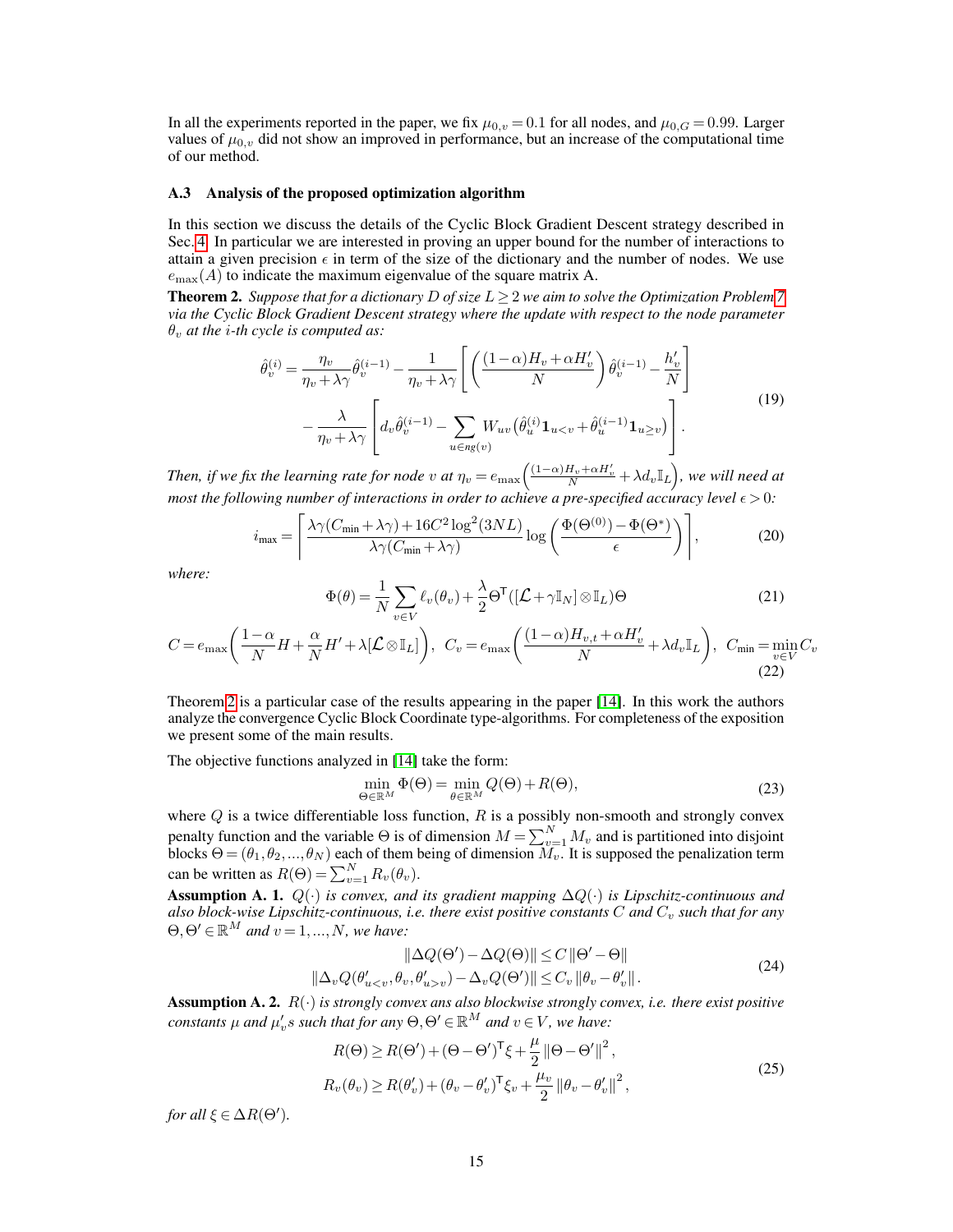Under the aforementioned hypothesis, the Cyclic Block Gradient Descent method, in which the cycle  $i$  for block  $v$ , is defined as:

<span id="page-15-0"></span>
$$
\hat{\theta}_{v}^{(i)} = \underset{\theta_{v}}{\text{argmin}} (\theta_{v} - \hat{\theta}_{v}^{(i-1)})^{T} \Delta_{v} Q(\hat{\theta}_{u\n(26)
$$

Then, Theorem A.1 characterizes the maximum number of interaction required to achieve a prespecified accuracy  $\epsilon$ .

**Theorem A. 1.** *(Theorem 3 in [\[14\]](#page-9-9)) – Suppose that Assumptions 1 and 2 hold with*  $M \geq 2$ *. And that the optimization point is*  $\Theta^*$ . We choose  $\alpha_v = C_v$  for the CBC method. Given a pre-specified *accuracy*  $\epsilon > 0$  *of the objective value, we need at most* 

$$
i_{\max} = \left\lceil \frac{\mu C_{\min}^{\mu} + 16C^2 \log^2(3NM_{\max})}{\mu C_{\min}^{\mu}} \log(\frac{\phi(\Theta^{(0)}) - \phi(\Theta^*)}{\epsilon}) \right\rceil \tag{27}
$$

*iterations to ensure*  $\phi(\Theta^{(i)}) - \phi(\Theta^*) < \epsilon$  *for*  $i \ge i_{\max}$ *, where*  $C_{\min}^{\mu} = \min_{v \in V} C_v + \mu_v$  *and*  $M_{\max} =$  $\max_{v \in V} M_v$ .

## *Proof of Theorem [2](#page-14-1)*.

*Proof.* Given that all the parameters  $\theta_v$  are of dimension L, that is the dimension of the dictionary D and we have N nodes, the total dimension of the parameter  $\Theta$  is  $M = LN$ .

To facilitate the comparison of Problem [7](#page-3-0) and the formulation Expr. [23,](#page-14-2) we recall the terms:

$$
h' = (h'_1, \dots h'_N) \in \mathbb{R}^{NL},
$$
  
\n
$$
H' = \text{Block}(H'_1, \dots, H'_N) \in \mathbb{R}^{LN \times LN},
$$
  
\n
$$
H = \text{Block}(H_1, \dots, H_N) \in \mathbb{R}^{LN \times LN}.
$$
\n(28)

Then, we identify the functions  $Q$  and  $R$  as:

$$
Q(\Theta) = \frac{1}{N} \left( (1 - \alpha) \frac{\Theta^{T} H \Theta}{2} + \alpha \frac{\Theta^{T} H^{\prime} \Theta}{2} - h^{T} \Theta \right) + \frac{\lambda}{2} \Theta^{T} (\mathcal{L} \otimes \mathbb{I}_{L}) \Theta
$$
  
\n
$$
= \frac{1}{N} \sum_{v \in V} \left( (1 - \alpha) \frac{\theta_{v}^{T} H_{v} \theta_{v}}{2} + \alpha \frac{\theta_{v}^{T} H_{v}^{\prime} \theta_{v}}{2} - h_{v}^{T} \theta_{v} \right) + \frac{\lambda}{4} \sum_{u,v \in V} W_{uv} ||\theta_{u} - \theta_{v}||^{2}
$$
  
\n
$$
R(\theta) = \frac{\lambda \gamma}{2} \sum_{v \in V} R_{v}(\theta_{v}) = \frac{\lambda \gamma}{2} \sum_{v \in V} ||\theta_{v}||^{2}.
$$
 (29)

Given this notation, it is easy verify that updating scheme of Eq. [26](#page-15-0) takes the form of Eq. [19.](#page-14-3)

It is clear that, by definition,  $R(\Theta)$  and  $R_v(\theta_v)$  are stronger convex functions of modulus  $\lambda \gamma$ . Then Assumption [2](#page-14-4) is satisfied.

Second, the full gradient of  $Q(\cdot)$  can be written as:

$$
\Delta Q(\Theta) = \left(\frac{1-\alpha}{N}H + \frac{\alpha}{N}H' + \lambda(\mathcal{L}\otimes \mathbb{I}_L)\right)\Theta - \frac{1}{N}h',\tag{30}
$$

which is Lipschitz-continuous with constant  $C = e_{\max} \left( \frac{1-\alpha}{N} H + \frac{\alpha}{N} H' + \lambda (L \otimes I_L) \right)$ . From the nodelevel expression, it is easy to derive the partial derivative of  $Q(\cdot)$ :

$$
\Delta_{\theta_v} Q(\Theta) = \left( \frac{(1-\alpha)H_v + \alpha H_v'}{N} \right) \theta_v + \lambda \left( d_v \theta_v - \sum_{u \in \text{ng}(v)} W_{uv} (\theta_u \mathbf{1}_{u < v} + \theta_u \mathbf{1}_{u > v}) \right) - \frac{h_v'}{N},\tag{31}
$$

where  $d_v$  is the degree of node v. This means:

$$
\|\Delta_v Q(\theta'_{uv}) - \Delta_v Q(\Theta')\| \le \left\| \left( \frac{(1-\alpha)H_{v,t} + \alpha H'_v}{N} + \lambda d_v \mathbb{I}_L \right) (\theta_v - \theta'_v) \right\|
$$
  
 
$$
\le C_v \left\| (\theta_v - \theta'_v) \right\|,
$$
 (32)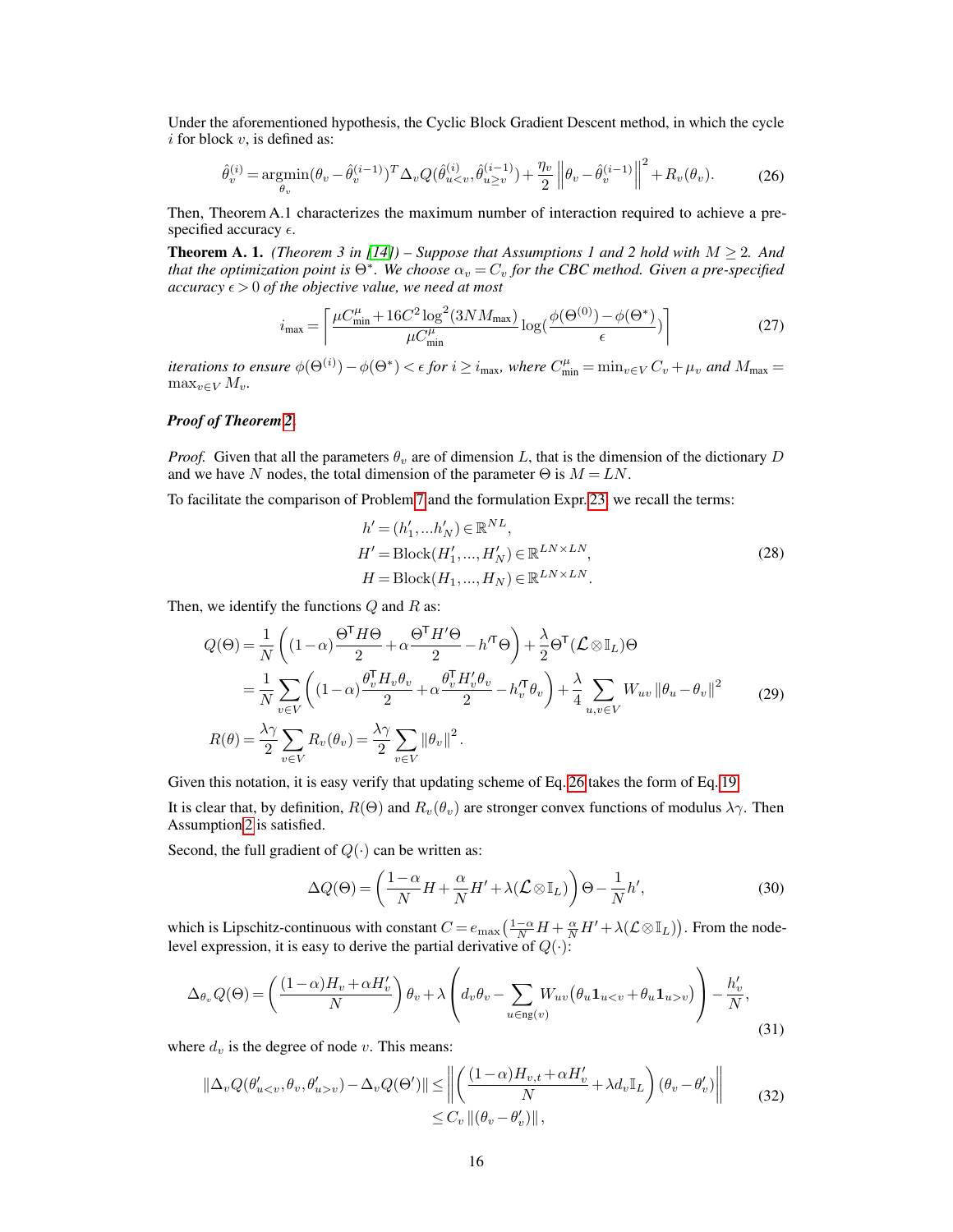where  $C_v = e_{\text{max}} \left( \frac{(1-\alpha)H_{v,t} + \alpha H_v'}{N} + \lambda d_v \mathbb{I}_L \right)$ .

Then, Assumption [1](#page-14-5) is satisfied.

With these elements, and by fixing  $\eta_v = C_v$ , we can apply Theorem A.1 where

$$
C = e_{\max} \left( \frac{1 - \alpha}{N} H + \frac{\alpha}{N} H' + \lambda (\mathcal{L} \otimes \mathbb{I}_L) \right)
$$
  
\n
$$
C_v = e_{\max} \left( \frac{(1 - \alpha) H_{v,t} + \alpha H'_v}{N} + \lambda d_v \mathbb{I}_L \right)
$$
  
\n
$$
C_{\min}^{\mu} = \min_{v \in V} C_v + \mu
$$
  
\n
$$
\mu = \lambda \gamma.
$$
\n(33)

After substitution, we get the expression given in Eq. [20.](#page-14-6)

 $\Box$ 

#### <span id="page-16-1"></span>A.4 Regarding the GRULSIF adaptation for graph-based two-sample testing

Below, we provide the proof for Theorem [1,](#page-6-1) which is related to the application of our approach for the collaborative two-sample hypothesis testing over the nodes of a graph (Sec. [5\)](#page-5-0).

*Proof.* We start with the assumption that the observations of **X** from the joint pdf p, whose marginals are the node pdfs  $\{p_v\}_{v\in V}$ , are i.i.d. at the node-level. Same for those observations of X' collected from the joint pdf p whose marginals are the node pdfs  $\{p_v\}_{v\in V}$  are i.i.d. at the node-level. More formally, the observations at a specific node v, namely  $\{x_{v,i}\}_{\forall v \in V, i=1,\dots,n}$  and  $\{x'_{v,i}\}_{\forall v \in V, i=1,\dots,n'}$ , are i.i.d. over the variation of index i. Let us define the set of vectors as  $\mathbf{Z} = \{Z_1, Z_2, ..., Z_{n+n'}\},\$ where  $Z_i = X_{:,i} = \{x_{v,i}\}_{v \in V}$  for  $i \in \{1,...,n\}$  and  $Z_{n+j} = X'_{:,j} = \{x'_{v,j}\}_{v \in V}$  for  $j \in \{1,...,n'\}$ . The null hypothesis implies that for any permutation  $\tau$  on  $\{1,...,n+n'\}$ , the permuted set of vectors  $\{Z_{\tau(1)}, Z_{\tau(2)},..., Z_{\tau(n+n')}\}\$ keeps the same distribution  $p^z$ , this implies in particular that the marginal distribution  $p_v^z$  is also stable under permutations. We can then conclude that the pdf  $F_v(\cdot | \mathbf{X} \cup \mathbf{X}')$  is the same as that of  $\hat{P}E_v^{\alpha}(x_v, x'_v) + \hat{P}E_v^{\alpha}(x'_v, x_v)$  conditioned on  $S = \mathbf{X} \cup \mathbf{X}'$ . Then

$$
\begin{split} \text{Prob}(\hat{P}E_v^{\alpha}(x_v, x'_v) + \hat{P}E_v^{\alpha}(x'_v, x_v) > \hat{q}_v(\mathbf{X} \cup \mathbf{X}')) = \mathbb{E}_{\mathbf{X} \cup \mathbf{X}'} \left[ \text{Prob}\left(\hat{P}E_v^{\alpha}(x_v, x'_v) + \hat{P}E_v^{\alpha}(x'_v, x_v) > \hat{q}_v(\mathbf{X} \cup \mathbf{X}') \, \Big| \, \mathbf{X} \cup \mathbf{X}' \right) \right] \\ &= \mathbb{E}_{\mathbf{X} \cup \mathbf{X}'} \left[ 1 - F_v(\hat{q}_v(\mathbf{X} \cup \mathbf{X}') \, \Big| \, \mathbf{X} \cup \mathbf{X}' \right) \right] \\ &\leq \pi^*. \end{split} \tag{34}
$$

## B Practical use of GRULSIF and details for the empirical evaluation

#### <span id="page-16-0"></span>B.1 Hyperparameter selection strategy

Here we detail the strategy we propose for GRULSIF hyperparameter selection that was mentioned in Sec. [4.](#page-4-3) The algorithm is presented in Alg. [4.](#page-17-1) Recall that this procedure needs to decide about the parameters of the chosen RKHS kernel, which in our case is the width  $\sigma^*$  of the Gaussian kernel, and also the factors  $\lambda^*$  and  $\gamma^*$ .

### B.2 Further details of the experiments

In this section, we describe in detail how the hyperparameters used in the experiments were chosen.

For RULSIF and ULSIF algorithms, we follow [\[36\]](#page-10-24) and [\[40\]](#page-10-10). We run a leave-one-out cross-validation procedure over the parameter associated with the Gaussian kernel and the penalization term  $\gamma$ . The parameter  $\sigma$  is selected from the grid  $\{0.6\sigma_{\text{median}},0.8\sigma_{\text{median}},1\sigma_{\text{median}},1.2\sigma_{\text{median}},1.4\sigma_{\text{median}}\}$  where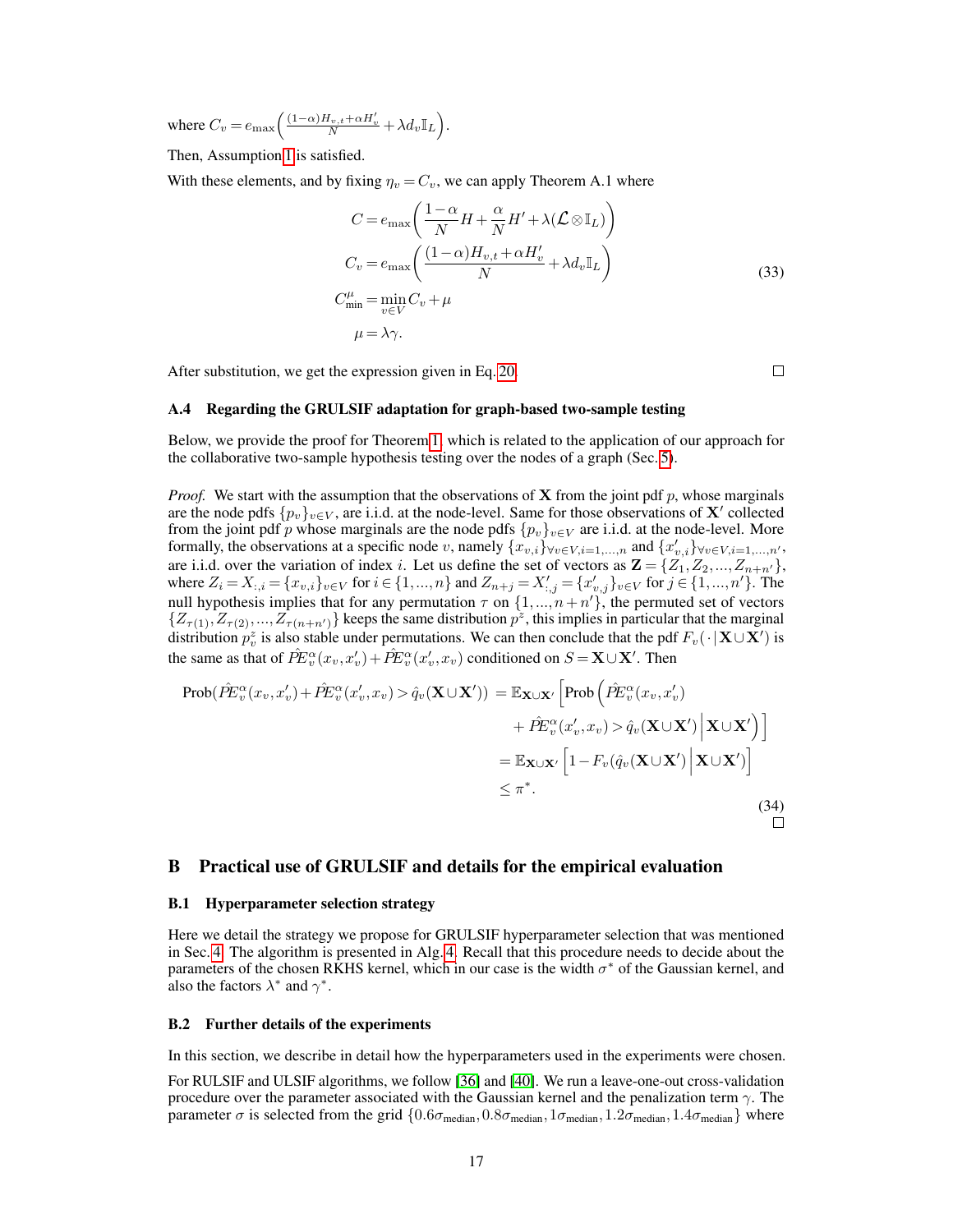<span id="page-17-1"></span>

| <b>Input:</b> $X, X'$ : the two sets of observations to be used for estimating the likelihood-ratios; a graph $G = (V, E)$ ;<br>D: a precomputed dictionary associated with the chosen kernel, containing $L$ elements;<br>$\Sigma, \Lambda, \Gamma$ : parameter grid of parameters to explore for $\sigma, \lambda, \gamma$ ; |             |  |  |  |  |  |  |  |
|--------------------------------------------------------------------------------------------------------------------------------------------------------------------------------------------------------------------------------------------------------------------------------------------------------------------------------|-------------|--|--|--|--|--|--|--|
| $R$ : the number of random splits.<br><b>Output:</b> $\sigma^*$ the optimal parameter for the Gaussian kernel, and the two penalization constants $\lambda^*$ and $\gamma^*$ .                                                                                                                                                 |             |  |  |  |  |  |  |  |
| Randomly split <b>X</b> and <b>X</b> ' into R disjoint subsets $\{X_r\}_{r=1}^R$ and $\{X'_r\}_{r=1}^R$<br>for each $\sigma \in \Sigma$ do                                                                                                                                                                                     |             |  |  |  |  |  |  |  |
| for each $(\lambda, \gamma) \in \Lambda \times \Gamma$ do                                                                                                                                                                                                                                                                      |             |  |  |  |  |  |  |  |
| <b>for</b> each data subset $r = 1, , R$ <b>do</b>                                                                                                                                                                                                                                                                             |             |  |  |  |  |  |  |  |
| Let $\mathbf{X}'_{\text{train}} = \mathbf{X}' \setminus X'_r$ , $\mathbf{X}'_{\text{test}} = X'_r$ , and $\mathbf{X}_{\text{train}} = \mathbf{X} \setminus X_r$ , $\mathbf{X}_{\text{test}} = X_r$                                                                                                                             |             |  |  |  |  |  |  |  |
| Compute $h'_{\text{train}}(\sigma)$ and $H'_{\text{train}}(\sigma)$ using the observations in $\mathbf{X}'_{\text{train}}$                                                                                                                                                                                                     | (see Eq. 6) |  |  |  |  |  |  |  |
| Compute $H_{\text{train}}(\sigma)$ using the observations in $\mathbf{X}_{\text{train}}$                                                                                                                                                                                                                                       |             |  |  |  |  |  |  |  |
| Solve $\hat{\Theta}(\gamma,\lambda) = \arg\min_{\Theta} \frac{1}{N} \sum_{v \in V} \ell_v(\theta_v) + \frac{\lambda}{2} \Theta^{\mathsf{T}}([\mathcal{L} + \gamma \mathbb{I}_N] \otimes \mathbb{I}_L) \Theta$                                                                                                                  |             |  |  |  |  |  |  |  |
| Compute $h'_{\text{test}}(\sigma)$ and $H'_{\text{test}}(\sigma)$ using the observations in $\mathbf{X}'_{\text{test}}$                                                                                                                                                                                                        |             |  |  |  |  |  |  |  |
| Compute $H_{\text{test}}(\sigma)$ using the observations in $\mathbf{X}_{\text{test}}$                                                                                                                                                                                                                                         | (see Eq. 6) |  |  |  |  |  |  |  |
| Compute $\ell^{(r)}(\hat{\Theta}(\gamma,\lambda)) = \frac{1}{N} \sum_{v \in V} \ell_r(\hat{\theta}_v(\gamma,\lambda))$ using $h'_{\text{test}}(\sigma), H'_{\text{test}}(\sigma), H_{\text{test}}(\sigma)$                                                                                                                     | (see Eq. 7) |  |  |  |  |  |  |  |
| end for                                                                                                                                                                                                                                                                                                                        |             |  |  |  |  |  |  |  |
| Compute $\hat{\ell}(\sigma,\lambda,\gamma) = \frac{1}{R} \sum_{r=1}^{R} \ell^{(r)}(\Theta)$                                                                                                                                                                                                                                    |             |  |  |  |  |  |  |  |
| end for                                                                                                                                                                                                                                                                                                                        |             |  |  |  |  |  |  |  |
| end for                                                                                                                                                                                                                                                                                                                        |             |  |  |  |  |  |  |  |
| <b>return</b> $\sigma^*, \lambda^*, \gamma^* = \arg\min_{\sigma, \lambda, \gamma} \hat{\ell}(\sigma, \lambda, \gamma)$                                                                                                                                                                                                         |             |  |  |  |  |  |  |  |

 $\sigma_{\text{median}}$  is the parameter  $\sigma$  found via the median heuristic over the observations in  $X'_v$ . On the other hand, the penalization parameter  $\gamma$  is optimized from the grid  $\{1e^{-5}, 1e^{-3}, 0.1, 10\}$ . Finally, 1000 permutations were used to estimate the node-level p-values.

The procedure for KLIEP is similar, but we use instead a 5-fold cross-validation procedure, over the grids  $\{0.6\sigma_{\text{median}},0.8\sigma_{\text{median}},1\sigma_{\text{median}},1.2\sigma_{\text{median}},1.4\sigma_{\text{median}}\}$  for the width  $\sigma$  of the Gaussian kernel, and  $\{1e^{-5}, 1e^{-3}, 0.1, 10\}$  for the penalization constant.

The MMD aggreg two-sample test [\[31\]](#page-10-25) proposes to use a grid for the  $\sigma$  parameter of the form  $\{2^{l_{\min}}\sigma_{\text{median}}, 2^{\overline{l}_{\min}+1}\sigma_{\text{median}}, ..., 2^{l_{\max}}\sigma_{\text{median}}\},$  where  $l_{\min}$  and  $l_{\max}$  are signed integers  $l_{\min} < l_{\max}$ . For the experiments, we fixed  $l_{\min} = -2$  and  $l_{\max} = 2$ . In that work, to improve the power of the statistical test, the authors assign weights to the elements of the dictionary based on an a priori assumption about the contribution of each of them. As we do not have a clear way to provide such insight, we give the same weight to all the elements. The MMD aggreg requires to run two bootstrap methods with different numbers of simulations. We fixed those to 1000 and 1000 simulations.

For the MMD median, as the number of observations is small, we do not obtain the *p*-values from the available asymptotic results, but instead via a permutation test with 1000 random permutations.

Finally, for the GRULSIF and the Pool algorithms, we apply 5-fold cross-validation to select the hyperparameters  $\sigma$ ,  $\gamma$ , and  $\lambda$  (Alg. [4\)](#page-17-1). Since the Pool approach ignores the graph structure, we fix  $\lambda = 1$ , and the penalization term related with the norm of each functional  $f_v$  will depend just on the parameter  $\gamma$ . In order to select the width  $\sigma$  for the Gaussian kernel, we first compute  $\{\sigma_v\}_{v\in V}$  for each node via the median heuristic applied to the observations of  $X_v$  (such quantities are available when generating the dictionary), and we define  $\sigma_{\min} = \arg\min{\{\sigma_v\}_{v \in V}}$ ,  $\sigma_{\text{median}} = \text{median}\{\sigma_v\}_{v \in V}$  and  $\sigma_{\text{max}} = \text{argmax}\{\sigma_v\}_{v \in V}$ , we then chose the final parameter from the set  $\{\sigma_{\min}, \frac{1}{2}(\sigma_{\min} + \sigma_{\text{median}}), \sigma_{\text{median}}, \frac{1}{2}(\sigma_{\max} + \sigma_{\text{median}}), \sigma_{\max}\}\$ .  $\gamma$  is selected from the set  $\{1e^{-5}, 1e^{-3}, 0.1, 1\}$ . Finally, we define the average node degree  $\bar{d}$ , and we identify the optimal  $\lambda^*$ from the set  $\left\{1e^{-3}\cdot\frac{1}{4},1e^{-2}\cdot\frac{1}{4},0.1\cdot\frac{1}{4},1\cdot\frac{1}{4},10\cdot\frac{1}{4}\right\}$ . Lastly, 1000 permutations were used to estimate the node-level p-values.

#### <span id="page-17-0"></span>**B.3** The role of  $\alpha$  in practice

In this section, we discuss the role of parameter  $\alpha$  with additional experiments to what has been presented in Sec. [6.](#page-6-2) To facilitate the comparison of results, Tab. [2](#page-19-0) contains Tab. [1](#page-8-0) of the main text, while including the cases of GRULSIF and Pool with  $\alpha \in \{0, 0.1, 0.5\}$ .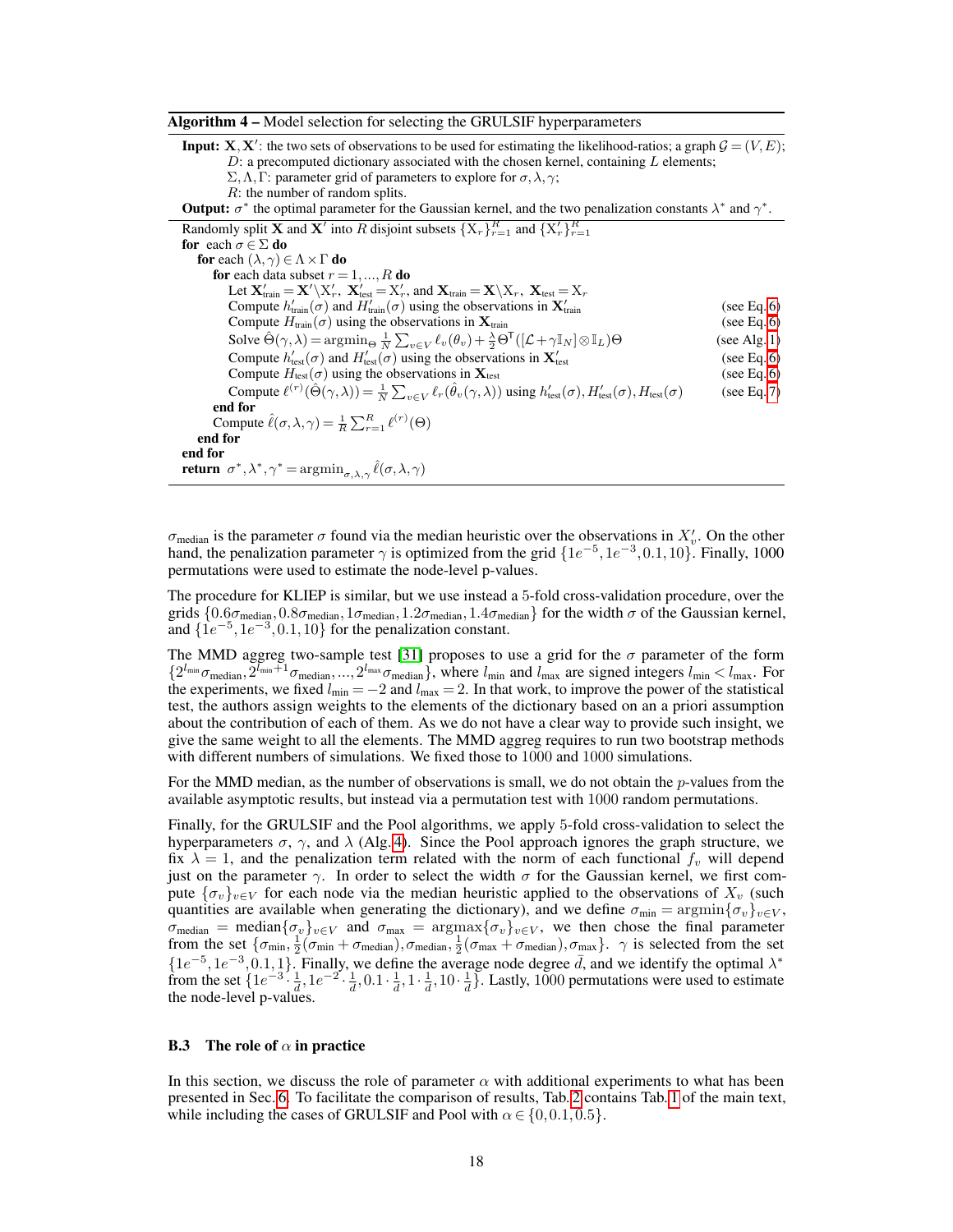As it was described in Sec. [5,](#page-5-0) the introduced collaborative two-sample test depends on the PEdivergence between the probability models  $p'$  and  $p^{(\alpha)} = \alpha p' + (1 - \alpha)p$  (in this order and the opposite one, as this divergence is non-symmetric), where  $\alpha \in [0,1)$ . The value  $\alpha = 1$  is excluded because in that case  $p' = p^{(\alpha)}$  and PE-divergence will be equal to 0, which makes useless to test whether  $p' \neq p$ . For this reason,  $\alpha$  needs to be strictly lower than 1 in order to be a valid statistic for a two-sample test. Moreover, higher values of  $\alpha$  make the hypothesis testing problem harder.

On the other extremity, if  $\alpha = 0$ , GRULSIF will consider the classical likelihood-ratio  $r(x) = \frac{p'(x)}{p(x)}$  $p(x)$ as the statistic of interest (see Sec. [3.2\)](#page-4-2). In that case,  $r(\cdot)$  may be an unbounded function, which is a feature that is related with convergence problems in terms of the sample size and numerical instability [\[40\]](#page-10-10). The role of  $\alpha$  is to prevent this from happening, since it upper-bounds  $r^{\alpha}$ :

$$
r^{\alpha}(x) = \left[\frac{\alpha p'(x) + (1 - \alpha)p(x)}{p'(x)}\right]^{-1} = \frac{1}{(1 - \alpha)r(x) + \alpha} \le \frac{1}{\alpha}.
$$
 (35)

The best way to see the  $\alpha$  parameter is as a way to smooth p in the denominator of  $r^{\alpha}$ , which is the reference quantity for comparing  $p'$  with. In that sense, in order to build a meaningful and sensitive estimator, we need values of  $\alpha > 0$ , which are still far from 1.

In the presented experiments, in general we can see that the tested  $\alpha$  values lead to similar performance for the GRULSIF algorithm, except for the synthetic Scenario I.a with 25 observations, in which GRULSIF with  $\alpha = 0$  achieves an average F1 score of 0.94 compared to 0.87 with  $\alpha = 0.5$ . For this reason, and due to the theoretical arguments given before, it is suggested to use a value around  $\alpha = 0.1$ .